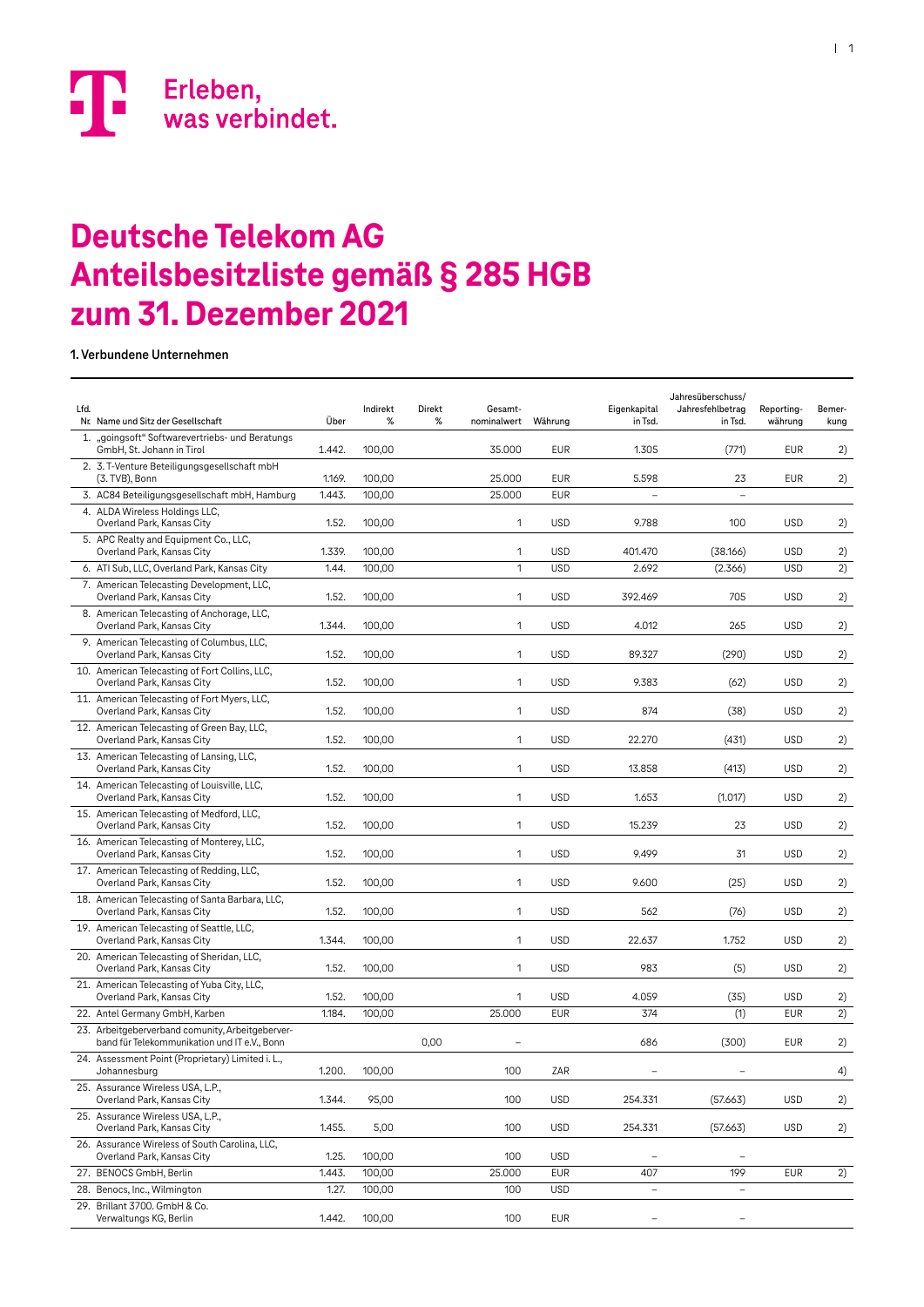| Lfd. | Nr Name und Sitz der Gesellschaft                                             | Über   | Indirekt<br>% | Direkt<br>% | Gesamt-<br>nominalwert | Währung    | Eigenkapital<br>in Tsd. | Jahresüberschuss/<br>Jahresfehlbetrag<br>in Tsd. | Reporting-<br>währung | Bemer-<br>kung |
|------|-------------------------------------------------------------------------------|--------|---------------|-------------|------------------------|------------|-------------------------|--------------------------------------------------|-----------------------|----------------|
|      | 30. Broadcast Cable, LLC, Overland Park,<br>Kansas City                       | 1.52.  | 100,00        |             | $\mathbf{1}$           | <b>USD</b> | 2.445                   | (48)                                             | <b>USD</b>            | 2)             |
|      | 31. CBS GmbH, Bonn                                                            |        |               | 100.00      | 838.710                | <b>EUR</b> | 6.278                   | 23                                               | <b>EUR</b>            | 1)             |
|      | 32. CE Colo Czech, s.r.o., Prague 10                                          | 1.366. | 100,00        |             | 711.991.857            | CZK        | 832.922                 | 120.930                                          | CZK                   | 2)             |
|      | 33. COMBIS - IT Usluge d.o.o., Belgrad                                        | 1.35.  | 100,00        |             | 49.136                 | <b>RSD</b> | (102.243)               | 3.522                                            | <b>RSD</b>            | 2)             |
|      | 34. COMBIS d.o.o. Sarajevo, Sarajevo                                          | 1.35.  | 100,00        |             | 2.000                  | BAM        | 5.613                   | 1.507                                            | <b>BAM</b>            | 2)             |
|      | 35. COMBIS, usluge integracija informatickih<br>tehnologija, d.o.o., Zagreb   | 1.192. | 100,00        |             | 64.943.900             | <b>HRK</b> | 233.949                 | 21.950                                           | <b>HRK</b>            | 2)             |
|      | 36. CORALAC, Inc., Bellevue                                                   | 1.397. | 100,00        |             | 1                      | <b>USD</b> |                         |                                                  |                       | 9)             |
|      | 37. COSMO-ONE HELLAS MARKET SITE SOCIETE                                      |        |               |             |                        |            |                         |                                                  |                       |                |
|      | ANONYME OF ELECTRONIC COMMERCE<br>SERVICES, Athen                             | 1.193. | 30,87         |             | 2.788.500              | <b>EUR</b> | 2.576                   | 601                                              | <b>EUR</b>            | 2)             |
|      | 37. COSMO-ONE HELLAS MARKET SITE SOCIETE                                      |        |               |             |                        |            |                         |                                                  |                       |                |
|      | ANONYME OF ELECTRONIC COMMERCE<br>SERVICES, Athen                             | 1.38.  | 30,87         |             | 2.788.500              | <b>EUR</b> | 2.576                   | 601                                              | <b>EUR</b>            | 2)             |
|      | 38. COSMOTE - MOBILE TELECOMMUNICATIONS<br>SINGLE MEMBER S.A., Athen, Marousi | 1.193. | 100,00        |             | 157.899.931            | EUR        | 2.027                   | 154.838                                          | <b>EUR</b>            | 2)             |
|      | 39. COSMOTE GLOBAL SOLUTIONS N.V., Diegem                                     | 1.38.  | 99,00         |             | 5.700.000              | <b>EUR</b> | 1.864                   | (229)                                            | <b>EUR</b>            | 2)             |
|      | 39. COSMOTE GLOBAL SOLUTIONS N.V., Diegem                                     | 1.61.  | 1,00          |             | 5.700.000              | <b>EUR</b> | 1.864                   | (229)                                            | <b>EUR</b>            | 2)             |
|      | 40. COSMOTE PAYMENTS ELECTRONIC MONEY                                         |        |               |             |                        |            |                         |                                                  |                       |                |
|      | SERVICES S.A., Athen                                                          | 1.193. | 100.00        |             | 4.425.000              | EUR        | 4.225                   | (139)                                            | <b>EUR</b>            | 2)             |
|      | 41. CTA Holding GmbH, Bonn                                                    |        |               | 76,00       | 100.000                | <b>EUR</b> | 2.296.482               | (1.742.404)                                      | <b>EUR</b>            | 2)             |
|      | 41. CTA Holding GmbH, Bonn                                                    | 1.414. | 17,00         |             | 100.000                | EUR        | 2.296.482               | (1.742.404)                                      | <b>EUR</b>            | 2)             |
|      | 41. CTA Holding GmbH, Bonn                                                    | 1.442. | 7,00          |             | 100.000                | <b>EUR</b> | 2.296.482               | (1.742.404)                                      | <b>EUR</b>            | 2)             |
|      | 42. Carduelis B.V. (Netherlands), Amsterdam                                   | 1.184. | 100,00        |             | 18.000                 | <b>EUR</b> | 15.702                  | (51)                                             | <b>EUR</b>            | 2)             |
|      | 43. Clear Wireless, LLC, Overland Park, Kansas City                           | 1.344. | 100,00        |             | 100                    | <b>USD</b> | (17.084)                | (312.843)                                        | <b>USD</b>            | 2)             |
|      | 44. Clearwire Communications, LLC, Overland<br>Park, Kansas City              | 1.296. | 100,00        |             | $\mathbf{1}$           | <b>USD</b> | 27.537.517              | 2.337.907                                        | <b>USD</b>            | 2)             |
|      | 45. Clearwire Hawaii Partners Spectrum, LLC,<br>Overland Park, Kansas City    | 1.52.  | 100,00        |             | $\mathbf{1}$           | <b>USD</b> | 59.152                  | (1.449)                                          | <b>USD</b>            | 2)             |
|      | 46. Clearwire IP Holdings, LLC,                                               |        |               |             |                        |            |                         |                                                  |                       |                |
|      | Overland Park, Kansas City<br>47. Clearwire International, LLC,               | 1.344. | 100,00        |             | $\mathbf{1}$           | <b>USD</b> | 4.581                   | (276)                                            | <b>USD</b>            | 2)             |
|      | Overland Park, Kansas City                                                    | 1.48.  | 100,00        |             | 100                    | <b>USD</b> | (7)                     | (7)                                              | <b>USD</b>            | 2)             |
|      | 48. Clearwire Legacy, LLC,<br>Overland Park, Kansas City                      | 1.44.  | 100,00        |             | $\mathbf{1}$           | <b>USD</b> | 1.513.645               | 191.260                                          | <b>USD</b>            | 2)             |
|      | 49. Clearwire Spectrum Holdings II, LLC,<br>Overland Park, Kansas City        | 1.48.  | 100,00        |             | $\mathbf{1}$           | <b>USD</b> | 1.047.772               | (13.066)                                         | <b>USD</b>            | 2)             |
|      | 50. Clearwire Spectrum Holdings III, LLC,<br>Overland Park, Kansas City       | 1.52.  | 100,00        |             | $\mathbf{1}$           | <b>USD</b> | 1.950.178               | (91.680)                                         | <b>USD</b>            | 2)             |
|      | 51. Clearwire Spectrum Holdings, LLC,<br>Overland Park, Kansas City           | 1.48.  | 100,00        |             | $\mathbf{1}$           | <b>USD</b> | 91.590                  | (4.834)                                          | <b>USD</b>            | 2)             |
|      | 52. Clearwire XOHM, LLC,                                                      |        |               |             |                        |            |                         |                                                  |                       |                |
|      | Overland Park, Kansas City                                                    | 1.231. | 100,00        |             | 1                      | <b>USD</b> | 3.111.280               | 139.228                                          | <b>USD</b>            | 2)             |
|      | 53. ClickandBuy International Limited,<br>Milton Keynes                       | 1.31.  | 100,00        |             | 1.301.008              | GBP        | 3.555                   | 140                                              | <b>EUR</b>            | 2)             |
|      | 54. Combridge S.R.L., Sfântu Gheorghe                                         | 1.213. | 100,00        |             | 29.801.490             | RON        | 41.899                  | 8.864                                            | <b>RON</b>            | 2)             |
|      | 55. Comfortcharge GmbH, Bonn                                                  | 1.443. | 100,00        |             | 25.000                 | <b>EUR</b> | 16.037                  |                                                  | <b>EUR</b>            | 1)             |
|      | 56. Commander Services s.r.o., Bratislava                                     | 1.265. | 100,00        |             | 5.000                  | <b>EUR</b> | 2.761                   | 1.155                                            | <b>EUR</b>            | 2)             |
|      | 57. Complex Bidco B.V., Den Haag                                              | 1.381. | 100,00        |             | 4.347.293              | <b>EUR</b> |                         |                                                  |                       | 5)             |
|      | 58. Connect CCC, LLC, Bellevue                                                | 1.397. | 100,00        |             | 1                      | <b>USD</b> | (32.945)                | (28.861)                                         | <b>USD</b>            | 2)             |
|      | 59. Consortium 1 S.à r.l., Luxemburg                                          | 1.114. | 100,00        |             | 2.423.526              | <b>EUR</b> | (141.155)               | (74.712)                                         | <b>EUR</b>            | 2)             |
|      | 60. Cosmoholding International B.V., Amsterdam                                | 1.38.  | 99,11         |             | 1.800.000              | <b>EUR</b> | (137)                   | (40)                                             | <b>EUR</b>            | 2)             |
|      | 60. Cosmoholding International B.V., Amsterdam                                | 1.188. | 0,89          |             | 1.800.000              | EUR        | (137)                   | (40)                                             | <b>EUR</b>            | 2)             |
|      | 61. Cosmote E-Value Contact Center Services<br>Societe Anonyme, Xanthi        | 1.188. | 85,18         |             | 5.993.614              | <b>EUR</b> | 24.025                  | 1.721                                            | EUR                   | 2)             |
|      | 61. Cosmote E-Value Contact Center Services<br>Societe Anonyme, Xanthi        | 1.38.  | 7,66          |             | 5.993.614              | <b>EUR</b> | 24.025                  | 1.721                                            | EUR                   | 2)             |
|      | 61. Cosmote E-Value Contact Center Services<br>Societe Anonyme, Xanthi        | 1.193. | 7,17          |             | 5.993.614              | <b>EUR</b> | 24.025                  | 1.721                                            | EUR                   |                |
|      | 62. Cosmote TV Productions & Services S.A., Athen                             | 1.193. | 100,00        |             | 3.400.000              | <b>EUR</b> | 4.216                   | 214                                              | <b>EUR</b>            | 2)<br>2)       |
|      | 63. Cosmote Technical Services S.A., Athen                                    | 1.193. | 100,00        |             | 4.714.408              | <b>EUR</b> | 9.073                   | (393)                                            | <b>EUR</b>            |                |
|      | 64. Crnogorski Telekom a.d. Podgorica, Podgorica                              | 1.192. | 76,53         |             | 123.857.700            | <b>EUR</b> | 140.524                 | 1.157                                            | <b>EUR</b>            | 2)<br>2)       |
|      | 65. DEUTSCHE TELEKOM GLOBAL BUSINESS                                          |        |               |             |                        |            |                         |                                                  |                       |                |
|      | SOLUTIONS CANADA INC., Saint John                                             | 1.147. | 100,00        |             | 2.031.555              | CAD        | 14.430                  | 234                                              | CAD                   | 2)             |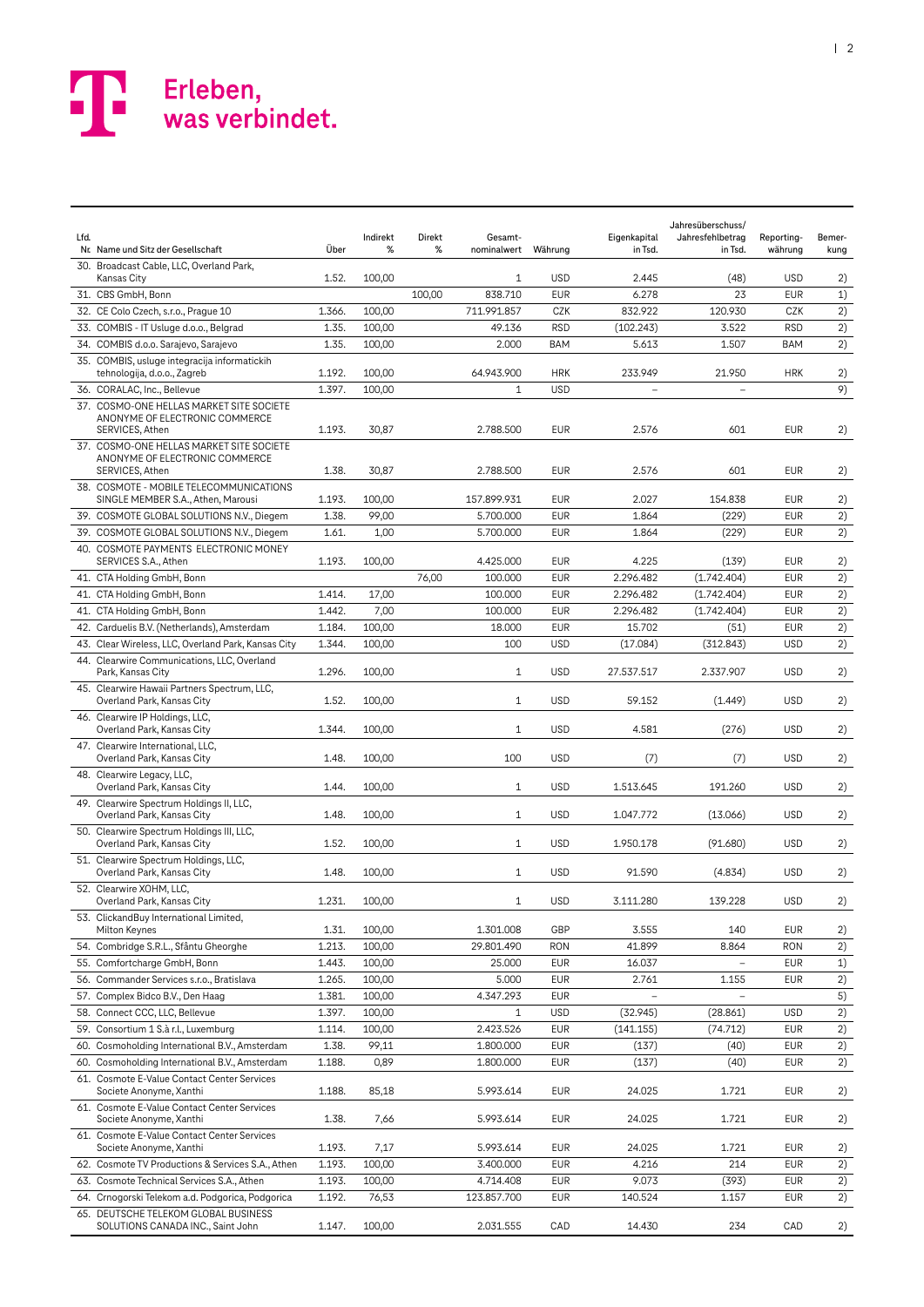| Lfd. | Nr. Name und Sitz der Gesellschaft                                                          | Über   | Indirekt<br>% | Direkt<br>% | Gesamt-<br>nominalwert | Währung    | Eigenkapital<br>in Tsd. | Jahresüberschuss/<br>Jahresfehlbetrag<br>in Tsd. | Reporting-<br>währung | Bemer-<br>kung |
|------|---------------------------------------------------------------------------------------------|--------|---------------|-------------|------------------------|------------|-------------------------|--------------------------------------------------|-----------------------|----------------|
|      | 66. DFMG Deutsche Funkturm GmbH, Münster                                                    | 1.442. | 16,67         |             | 30.000                 | <b>EUR</b> | 7.727                   | $\overline{\phantom{0}}$                         | <b>EUR</b>            | 1)             |
|      | 66. DFMG Deutsche Funkturm GmbH, Münster                                                    | 1.68.  | 83,33         |             | 30.000                 | <b>EUR</b> | 7.727                   | $\overline{a}$                                   | <b>EUR</b>            | 1)             |
|      | 67. DFMG Holding GmbH, Bonn                                                                 |        |               | 100,00      | 26.000                 | <b>EUR</b> | 54                      | $\overline{a}$                                   | <b>EUR</b>            | 1)             |
|      | 68. DFMG Zwischenholding GmbH, Bonn                                                         | 1.67.  | 100,00        |             | 27,000                 | <b>EUR</b> | 137                     | $\qquad \qquad -$                                | <b>EUR</b>            | 1)             |
|      | 69. DIGI SLOVAKIA, s.r.o., Bratislava                                                       | 1.284. | 100,00        |             | 5.152.230              | <b>EUR</b> | 37.878                  | 6.376                                            | <b>EUR</b>            | 2)             |
|      | 70. DTAG Global Business Solutions Mexico,<br>S.A. de C.V., Puebla                          | 1.97.  | 100,00        |             | 26.100.000             | <b>MXN</b> | 28.243                  | 2.143                                            | <b>MXN</b>            | 2)             |
|      | 71. DTCP Israel Ltd., Herzliya                                                              | 1.100. | 100,00        |             | 415                    | <b>ILS</b> | 507                     | 173                                              | <b>ILS</b>            | 2)             |
|      | 72. DTCP Korea Co. Ltd., Seoul                                                              | 1.100. | 100,00        |             | 34.000.000             | <b>KRW</b> |                         | $\qquad \qquad -$                                |                       |                |
|      | 73. DTCP NL I B.V., Maastricht                                                              | 1.103. | 100,00        |             | $\mathbf{1}$           | <b>EUR</b> | 13                      | $\overline{c}$                                   | <b>EUR</b>            | 2)             |
|      | 74. DTCP NL III B.V., Maastricht                                                            | 1.103. | 100,00        |             | $\mathbf{1}$           | <b>EUR</b> | 12                      | (1)                                              | <b>EUR</b>            | 2)             |
|      | 75. DTCP NL IV C.V., Maastricht                                                             | 1.103. | 99,99         |             | 9.999                  | <b>EUR</b> | 39.516                  | (31)                                             | <b>EUR</b>            | 2)             |
|      | 75. DTCP NL IV C.V., Maastricht                                                             | 1.74.  | 0,01          |             | 9.999                  | <b>EUR</b> | 39.516                  | (31)                                             | <b>EUR</b>            | 2)             |
|      | 76. DTCP NLV B.V., Maastricht                                                               | 1.103. | 100,00        |             | $\mathbf{1}$           | <b>EUR</b> | 6                       | (7)                                              | <b>EUR</b>            | 2)             |
|      | 77. DTCP NL VI C.V., Maastricht                                                             | 1.103. | 99,99         |             | 9.999                  | <b>EUR</b> | 15.347                  | (33)                                             | <b>EUR</b>            | 2)             |
|      | 77. DTCP NL VI C.V., Maastricht                                                             | 1.76.  | 0,01          |             | 9.999                  | <b>EUR</b> | 15.347                  | (33)                                             | <b>EUR</b>            | 2)             |
|      | 78. DTCP USA, LLC, San Francisco                                                            | 1.100. | 100,00        |             | 1                      | <b>USD</b> | 34                      | 205                                              | <b>USD</b>            | 2)             |
|      | 79. DTCP VF2 AcquiCo Social Chorus GmbH,<br>Hamburg                                         | 1.108. | 75,00         |             | 25.000                 | <b>EUR</b> |                         |                                                  |                       |                |
|      | 79. DTCP VF2 AcquiCo Social Chorus GmbH,<br>Hamburg                                         | 1.109. | 25,00         |             | 25.000                 | <b>EUR</b> |                         |                                                  |                       |                |
|      | 80. DeTeAsia Holding GmbH, Bonn                                                             |        |               | 100,00      | 50.000                 | <b>DEM</b> | 49                      | $\overline{a}$                                   | <b>EUR</b>            | 1)             |
|      | 81. DeTeAssekuranz - Deutsche Telekom                                                       |        |               |             |                        |            |                         |                                                  |                       |                |
|      | Assekuranz-Vermittlungsgesellschaft mbH, Köln                                               | 1.82.  | 100,00        |             | 1.000.000              | <b>EUR</b> | 1.000                   | $\overline{a}$                                   | <b>EUR</b>            | 1)             |
|      | 82. DeTeAssekuranz Holding GmbH, Bonn                                                       |        |               | 100,00      | 150.000                | <b>EUR</b> | 28.776                  | 6.755                                            | <b>EUR</b>            | 2)             |
|      | 83. DeTeFleetServices GmbH, Bonn                                                            |        |               | 100,00      | 5.000.000              | <b>EUR</b> | 129.263                 | $\overline{\phantom{0}}$                         | <b>EUR</b>            | 1)             |
|      | 84. Detecon (Schweiz) AG, Zürich                                                            | 1.88.  | 100,00        |             | 1.000.000              | CHF        | 12.920                  | 560                                              | CHF                   | 2)             |
|      | 85. Detecon Asia-Pacific Ltd., Bangkok                                                      | 1.88.  | 100,00        |             | 49.000.000             | THB        | 92.719                  | 27.306                                           | THB                   | 2)             |
|      | 86. Detecon Consulting Austria GmbH, Wien                                                   | 1.84.  | 100,00        |             | 72.673                 | <b>EUR</b> | 1.032                   | 532                                              | <b>EUR</b>            | 2)             |
|      | 87. Detecon Consulting FZ-LLC, Dubai                                                        | 1.88.  | 100,00        |             | 500.000                | AED        | 2.350                   | 699                                              | AED                   | 7)             |
|      | 88. Detecon International GmbH, Köln                                                        | 1.414. | 100,00        |             | 8.700.000              | <b>EUR</b> | 30.961                  | 6.937                                            | <b>EUR</b>            | 2)             |
|      | 89. Detecon Vezetési Tanácsadó Kft., Budapest                                               | 1.88.  | 100,00        |             | 4.600.000              | <b>HUF</b> | 33.761                  | (31.026)                                         | <b>HUF</b>            | 2)             |
|      | 90. Detecon, Inc., Wilmington                                                               | 1.88.  | 100,00        |             | 1.872.850              | <b>USD</b> | 312                     | 296                                              | <b>USD</b>            | 2)             |
|      | 91. Deutsche TELEKOM Asia Pte. Ltd., Singapur                                               |        |               | 100,00      | 137.777.793            | SGD        | 5.988                   | (149)                                            | SGD                   | 2)             |
|      | 92. Deutsche Telekom (UK) Limited, Welwyn                                                   |        |               |             |                        |            |                         |                                                  |                       |                |
|      | Garden City<br>93. Deutsche Telekom Asset Management                                        |        |               | 100,00      | 30.100.000             | GBP        | 37.639                  | 3.029                                            | GBP                   | 2)             |
|      | GmbH & Co. KG, Monheim<br>94. Deutsche Telekom Asset Management                             |        |               | 100,00      | 6.858.242              | <b>EUR</b> | 168.262                 | 138.167                                          | <b>EUR</b>            | 2)             |
|      | Verwaltungsgesellschaft mbH, Monheim                                                        |        |               | 100,00      | 25.000                 | <b>EUR</b> | 82                      | 4                                                | <b>EUR</b>            | 2)             |
|      | 95. Deutsche Telekom Außendienst GmbH, Bonn                                                 | 1.442. | 100,00        |             | 27.000                 | <b>EUR</b> | 56.145                  | $\overline{a}$                                   | <b>EUR</b>            | 1)             |
|      | 96. Deutsche Telekom Business Development &<br>Venturing Ltd., Ramat Gan                    |        |               | 100,00      | 10                     | ILS        | 2.655                   | 358                                              | ILS                   | 2)             |
|      | 97. Deutsche Telekom Business Solutions GmbH,                                               |        |               |             | 25.000                 | <b>EUR</b> | 243.000                 |                                                  |                       |                |
|      | Bonn<br>98. Deutsche Telekom Capital Partners Expert/                                       | 1.442. | 100,00        |             |                        |            |                         | $\qquad \qquad -$                                | <b>EUR</b>            | 1)             |
|      | Advisor Co-Invest GmbH & Co. KG, Hamburg<br>98. Deutsche Telekom Capital Partners Expert/   | 1.100. | 0,00          |             | 800                    | <b>EUR</b> | 3.810                   | 439                                              | <b>EUR</b>            | 2)             |
|      | Advisor Co-Invest GmbH & Co. KG, Hamburg<br>99. Deutsche Telekom Capital Partners Fund      |        |               | 93,20       | 800                    | <b>EUR</b> | 3.810                   | 439                                              | <b>EUR</b>            | 2)             |
|      | GmbH, Hamburg                                                                               | 1.100. | 100,00        |             | 25.000                 | <b>EUR</b> | 60                      | 14                                               | EUR                   | 2)             |
|      | 100. Deutsche Telekom Capital Partners<br>Management GmbH, Hamburg                          |        |               | 49,00       | 25.000                 | <b>EUR</b> | 3.410                   | 1.071                                            | EUR                   | 2)             |
|      | 101. Deutsche Telekom Capital Partners Portfolio<br>Fund Carry GmbH & Co. KG, Hamburg       | 1.100. | 0,01          |             | 1.500                  | <b>EUR</b> | 4.256                   | 7.090                                            | <b>EUR</b>            | 2)             |
|      | 101. Deutsche Telekom Capital Partners Portfolio<br>Fund Carry GmbH & Co. KG, Hamburg       |        |               | 50,96       | 1.500                  | <b>EUR</b> | 4.256                   | 7.090                                            | <b>EUR</b>            | 2)             |
|      | 102. Deutsche Telekom Capital Partners Portfolio<br>Fund Co-Invest I GmbH & Co. KG, Hamburg | 1.104. | 96,77         |             | 300                    | <b>EUR</b> | 78.219                  | (150)                                            | <b>EUR</b>            | 2)             |
|      | 102. Deutsche Telekom Capital Partners Portfolio<br>Fund Co-Invest I GmbH & Co. KG, Hamburg | 1.101. | 0,75          |             | 300                    | <b>EUR</b> | 78.219                  | (150)                                            | EUR                   | 2)             |
|      | 102. Deutsche Telekom Capital Partners Portfolio                                            |        |               |             |                        |            |                         |                                                  |                       |                |
|      | Fund Co-Invest I GmbH & Co. KG, Hamburg<br>103. Deutsche Telekom Capital Partners Portfolio | 1.98.  | 2,48          |             | 300                    | <b>EUR</b> | 78.219                  | (150)                                            | <b>EUR</b>            | 2)             |
|      | Fund Co-Invest la GmbH, Hamburg                                                             | 1.102. | 100,00        |             | 25.000                 | <b>EUR</b> | 55.121                  | (81)                                             | EUR                   | 2)             |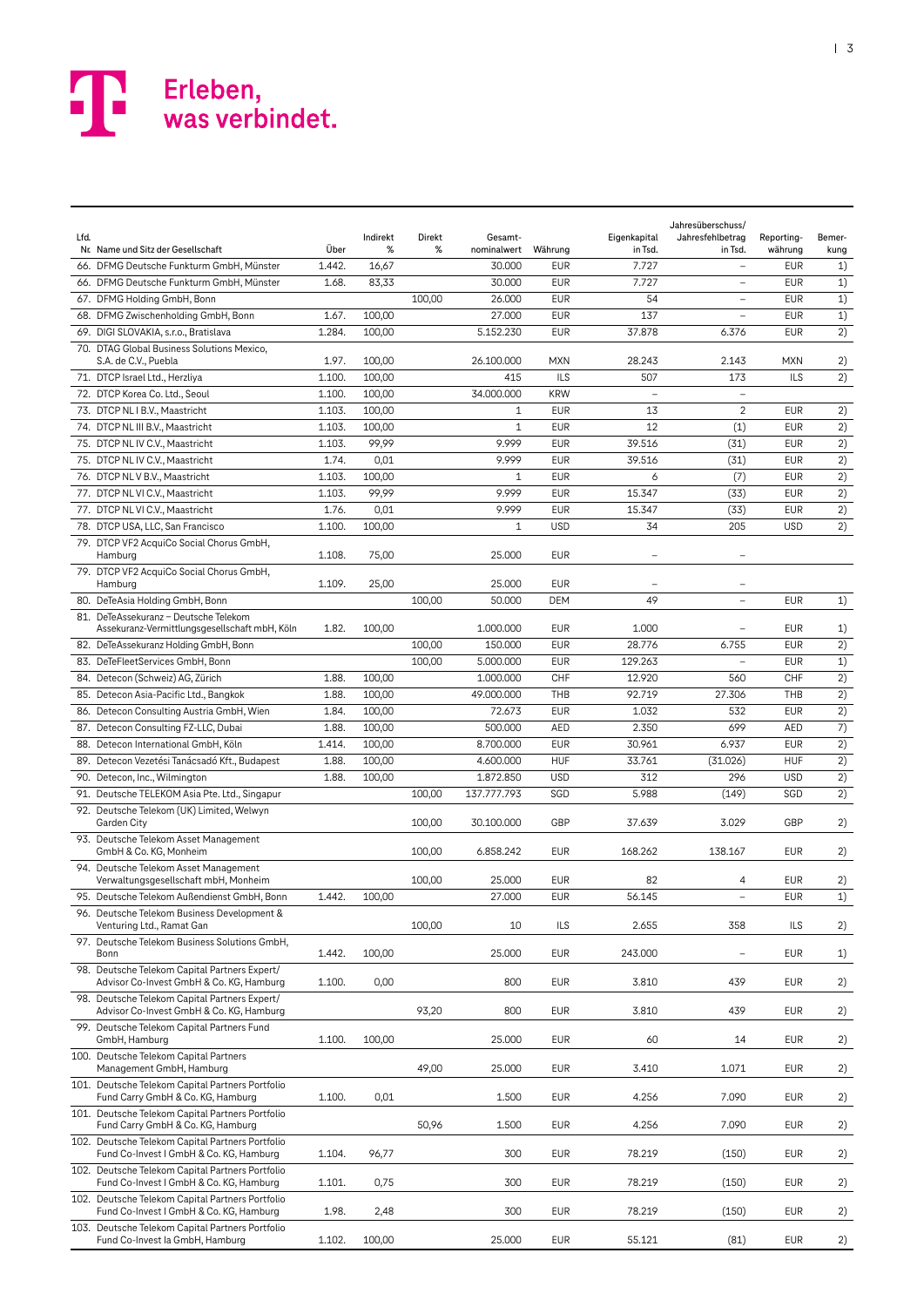| Lfd. | Nr. Name und Sitz der Gesellschaft                                                                                 | Über   | Indirekt<br>%  | Direkt<br>℅ | Gesamt-<br>nominalwert | Währung           | Eigenkapital<br>in Tsd. | Jahresüberschuss/<br>Jahresfehlbetrag<br>in Tsd. | Reporting-<br>währung    | Bemer-<br>kung |
|------|--------------------------------------------------------------------------------------------------------------------|--------|----------------|-------------|------------------------|-------------------|-------------------------|--------------------------------------------------|--------------------------|----------------|
|      | 104. Deutsche Telekom Capital Partners Portfolio<br>Fund GmbH & Co. KG, Hamburg                                    | 1.100. | 0,00           |             | 300                    | <b>EUR</b>        | 76.908                  | 15.123                                           | <b>EUR</b>               | 2)             |
|      | 104. Deutsche Telekom Capital Partners Portfolio<br>Fund GmbH & Co. KG, Hamburg                                    |        |                | 100,00      | 300                    | <b>EUR</b>        | 76.908                  | 15.123                                           | <b>EUR</b>               | 2)             |
|      | 104. Deutsche Telekom Capital Partners Portfolio<br>Fund GmbH & Co. KG, Hamburg                                    | 1.101. | 0,00           |             | 300                    | <b>EUR</b>        | 76.908                  | 15.123                                           | EUR                      | 2)             |
|      | 105. Deutsche Telekom Capital Partners Venture<br>Fund Carry GmbH & Co. KG, Hamburg                                | 1.100. | 0,01           |             | 1.400                  | <b>EUR</b>        | 3.273                   | (24)                                             | <b>EUR</b>               | 2)             |
|      | 105. Deutsche Telekom Capital Partners Venture<br>Fund Carry GmbH & Co. KG, Hamburg                                |        |                | 24,97       | 1.400                  | <b>EUR</b>        | 3.273                   | (24)                                             | EUR                      | 2)             |
|      | 106. Deutsche Telekom Capital Partners Venture<br>Fund GmbH & Co. KG, Hamburg                                      | 1.100. | 0,00           |             | 400                    | <b>EUR</b>        | 60.462                  | (9.400)                                          | <b>EUR</b>               | 2)             |
|      | 106. Deutsche Telekom Capital Partners Venture<br>Fund GmbH & Co. KG, Hamburg                                      |        |                | 96,77       | 400                    | <b>EUR</b>        | 60.462                  | (9.400)                                          | <b>EUR</b>               | 2)             |
|      | 106. Deutsche Telekom Capital Partners Venture<br>Fund GmbH & Co. KG, Hamburg                                      | 1.105. | 0,75           |             | 400                    | <b>EUR</b>        | 60.462                  | (9.400)                                          | <b>EUR</b>               | 2)             |
|      | 106. Deutsche Telekom Capital Partners Venture<br>Fund GmbH & Co. KG, Hamburg                                      | 1.98.  | 2,48           |             | 400                    | <b>EUR</b>        | 60.462                  | (9.400)                                          | <b>EUR</b>               | 2)             |
|      | 107. Deutsche Telekom Capital Partners Venture<br>Fund II Carry GmbH & Co. KG, Hamburg                             | 1.100. | 0,00           |             | 2.000                  | <b>EUR</b>        | 5.860                   | 6.947                                            | <b>EUR</b>               | 2)             |
|      | 107. Deutsche Telekom Capital Partners Venture<br>Fund II Carry GmbH & Co. KG, Hamburg                             |        |                | 20,72       | 2.000                  | <b>EUR</b>        | 5.860                   | 6.947                                            | <b>EUR</b>               | 2)             |
|      | 108. Deutsche Telekom Capital Partners Venture                                                                     |        |                |             |                        |                   |                         |                                                  |                          |                |
|      | Fund II GmbH & Co. KG, Hamburg<br>108. Deutsche Telekom Capital Partners Venture                                   | 1.100. | 0,00           |             | 400<br>400             | EUR<br><b>EUR</b> | 103.499                 | 22.132<br>22.132                                 | <b>EUR</b><br><b>EUR</b> | 2)             |
|      | Fund II GmbH & Co. KG, Hamburg<br>108. Deutsche Telekom Capital Partners Venture<br>Fund II GmbH & Co. KG, Hamburg | 1.107. | 0,75           | 98,10       | 400                    | <b>EUR</b>        | 103.499<br>103.499      | 22.132                                           | <b>EUR</b>               | 2)<br>2)       |
|      | 108. Deutsche Telekom Capital Partners Venture<br>Fund II GmbH & Co. KG, Hamburg                                   | 1.113. | 1,15           |             | 400                    | <b>EUR</b>        | 103.499                 | 22.132                                           | <b>EUR</b>               | 2)             |
|      | 109. Deutsche Telekom Capital Partners Venture<br>Fund II Parallel GmbH & Co. KG, Hamburg                          | 1.100. | 0,00           |             | 1.000                  | <b>EUR</b>        | 33.903                  | 6.544                                            | <b>EUR</b>               | 2)             |
|      | 109. Deutsche Telekom Capital Partners Venture                                                                     | 1.107. |                |             | 1.000                  | <b>EUR</b>        | 33.903                  | 6.544                                            | <b>EUR</b>               |                |
|      | Fund II Parallel GmbH & Co. KG, Hamburg<br>110. Deutsche Telekom Clinical Solutions GmbH, Bonn                     | 1.136. | 0,75<br>100,00 |             | 25.000                 | <b>EUR</b>        | 2.029                   |                                                  | <b>EUR</b>               | 2)<br>1)       |
|      | 111. Deutsche Telekom Clinical Solutions India<br>Private Limited, Pune                                            | 1.403. | 0,00           |             | 2.146.070              | <b>INR</b>        | 426.771                 | 75.858                                           | <b>INR</b>               | 8)             |
|      | 111. Deutsche Telekom Clinical Solutions India<br>Private Limited, Pune                                            | 1.414. | 100,00         |             | 2.146.070              | <b>INR</b>        | 426.771                 | 75.858                                           | <b>INR</b>               |                |
|      | 112. Deutsche Telekom Digital Labs<br>Private Limited, Gurgaon                                                     | 1.117. | 99,00          |             | 8.000.000              | <b>INR</b>        | 8.000                   | 110.312                                          | <b>INR</b>               | 8)<br>8)       |
|      | 112. Deutsche Telekom Digital Labs<br>Private Limited, Gurgaon                                                     | 1.115. | 1,00           |             | 8.000.000              | <b>INR</b>        | 8.000                   | 110.312                                          | <b>INR</b>               | 8)             |
|      | 113. Deutsche Telekom ECP GmbH &<br>Co. KG, Hamburg                                                                |        |                | 50,00       | 200                    | EUR               | 1.198                   | 226                                              | <b>EUR</b>               | 2)             |
|      | 114. Deutsche Telekom Europe B.V., Maastricht                                                                      | 1.116. | 100,00         |             | 67.006                 | EUR               | 15.776.744              | 443.469                                          | EUR                      | 2)             |
|      | 115. Deutsche Telekom Europe Beteiligungsverwal-<br>tungsgesellschaft mbH, Bonn                                    |        |                | 100,00      | 25.000                 | <b>EUR</b>        | 24                      | (4)                                              | <b>EUR</b>               | 2)             |
|      | 116. Deutsche Telekom Europe Holding B.V.,<br>Maastricht                                                           | 1.117. | 100,00         |             | 25.002                 | EUR               | 13.869.528              | (43)                                             | EUR                      | 2)             |
|      | 117. Deutsche Telekom Europe Holding GmbH,<br>Bonn                                                                 |        |                | 100,00      | 30.000                 | <b>EUR</b>        | 14.464.965              | $\qquad \qquad -$                                | EUR                      | 1)             |
|      | 118. Deutsche Telekom GBS Japan K.K., Tokyo                                                                        | 1.97.  | 100,00         |             | 10.035.000             | JPY               | 373.445                 | 7.644                                            | <b>JPY</b>               | 2)             |
|      | 119. Deutsche Telekom Geschäftskunden-<br>Vertrieb GmbH, Bonn                                                      | 1.442. | 100,00         |             | 25.000                 | EUR               | 504                     | $\overline{\phantom{a}}$                         | EUR                      | 1)             |
|      | 120. Deutsche Telekom Global Business Solutions<br>Argentina S.A., Buenos Aires                                    | 1.403. | 2,00           |             | 2.722.814              | ARS               | 2.290                   | (2.952)                                          | ARS                      | 2)             |
|      | 120. Deutsche Telekom Global Business Solutions<br>Argentina S.A., Buenos Aires                                    | 1.97.  | 98,00          |             | 2.722.814              | ARS               | 2.290                   | (2.952)                                          | ARS                      | 2)             |
|      | 121. Deutsche Telekom Global Business Solutions<br>Belgium NV, Machelen                                            | 1.97.  | 100,00         |             | 172.125                | <b>EUR</b>        | 4.825                   | 821                                              | EUR                      | 2)             |
|      | 122. Deutsche Telekom Global Business Solutions<br>China (HK) Limited, Hongkong                                    | 1.97.  | 100,00         |             | 24.000.000             | <b>HKD</b>        | 43.964                  | 9.835                                            | HKD                      | 2)             |
|      | 123. Deutsche Telekom Global Business Solutions<br>France SAS, Rueil-Malmaison                                     | 1.97.  | 100,00         |             | 845.546                | EUR               | 7.035                   | 193                                              | EUR                      | 2)             |
|      | 124. Deutsche Telekom Global Business Solutions<br>GmbH, Wien                                                      | 1.97.  | 100,00         |             | 35.000                 | EUR               | 8.225                   | 2.104                                            | <b>EUR</b>               | 2)             |
|      | 125. Deutsche Telekom Global Business Solutions<br>Greece E.P.E., Athen                                            | 1.403. | 1,00           |             | 18.000                 | <b>EUR</b>        | 742                     | (22)                                             | EUR                      | 2)             |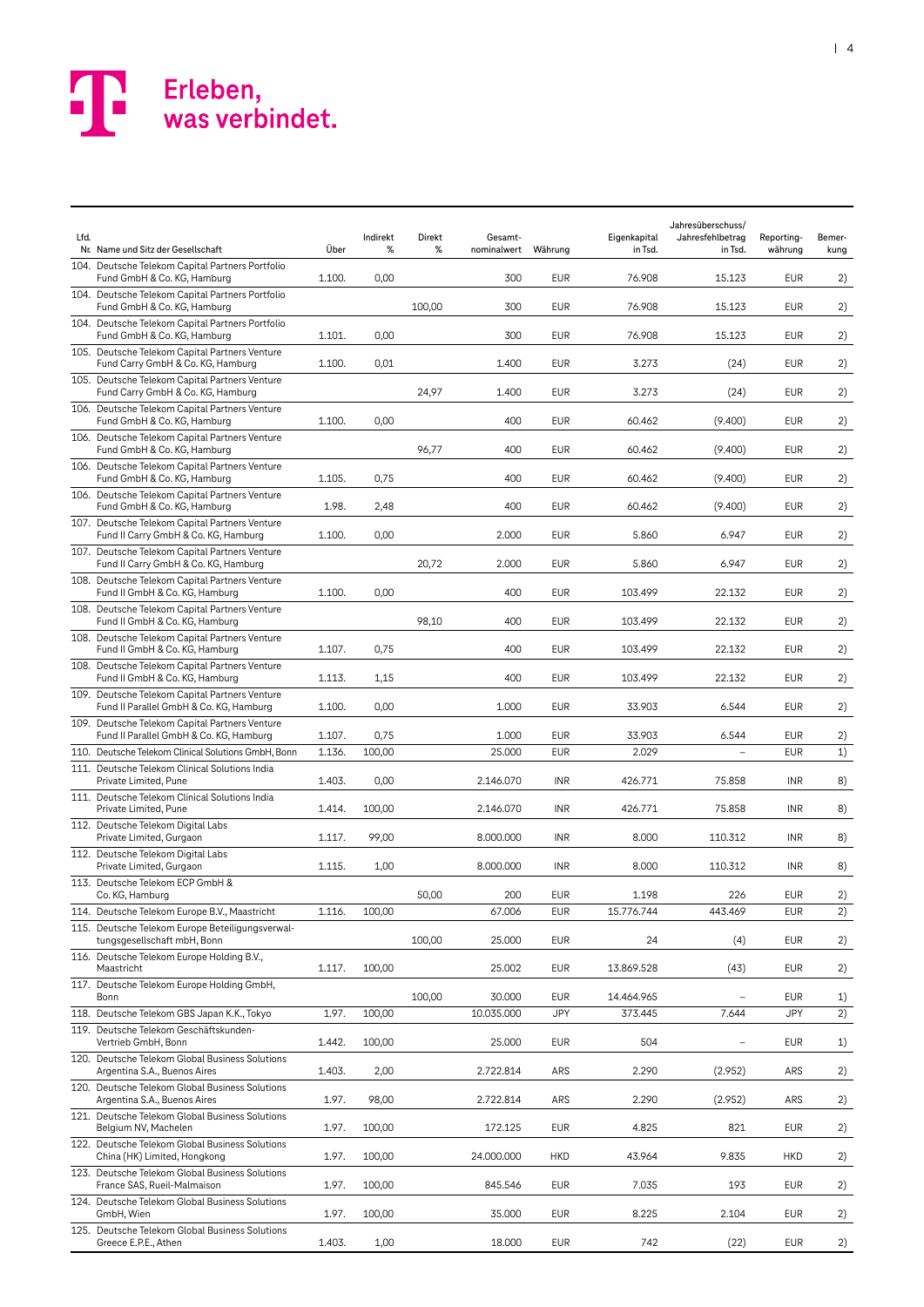| Lfd. | Nr. Name und Sitz der Gesellschaft                                                            | Über             | Indirekt<br>% | Direkt<br>% | Gesamt-<br>nominalwert | Währung           | Eigenkapital<br>in Tsd. | Jahresüberschuss/<br>Jahresfehlbetrag<br>in Tsd. | Reporting-<br>währung | Bemer-<br>kung |
|------|-----------------------------------------------------------------------------------------------|------------------|---------------|-------------|------------------------|-------------------|-------------------------|--------------------------------------------------|-----------------------|----------------|
|      | 125. Deutsche Telekom Global Business Solutions<br>Greece E.P.E., Athen                       | 1.97.            | 99,00         |             | 18.000                 | <b>EUR</b>        | 742                     | (22)                                             | EUR                   | 2)             |
|      | 126. Deutsche Telekom Global Business Solutions<br>Iberia S.L., Madrid                        | 1.97.            | 100,00        |             | 3.006                  | <b>EUR</b>        | 3.886                   | (127)                                            | <b>EUR</b>            | 2)             |
|      | 127. Deutsche Telekom Global Business Solutions<br>Italia S.r.l., Rozzano                     | 1.97.            | 100,00        |             | 594.000                | <b>EUR</b>        | 6.042                   | 397                                              | EUR                   | 2)             |
|      | 128. Deutsche Telekom Global Business Solutions<br>Luxembourg S.A., Münsbach                  | 1.403.           | 0,02          |             | 1.500.000              | <b>EUR</b>        | 5.763                   | 9                                                | <b>EUR</b>            | 2)             |
|      | 128. Deutsche Telekom Global Business Solutions                                               |                  |               |             |                        |                   |                         |                                                  |                       |                |
|      | Luxembourg S.A., Münsbach<br>129. Deutsche Telekom Global Business Solutions                  | 1.97.            | 99,98         |             | 1.500.000              | <b>EUR</b>        | 5.763                   | 9                                                | EUR                   | 2)             |
|      | Nederland B.V., Utrecht                                                                       | 1.97.            | 100,00        |             | 10.000                 | <b>EUR</b>        | 2.290                   | (191)                                            | <b>EUR</b>            | 2)             |
|      | 130. Deutsche Telekom Global Business Solutions<br>Schweiz AG, Münchenbuchsee                 | 1.97.            | 100,00        |             | 100.000                | CHF               | 5.765                   | (5.135)                                          | CHF                   | 2)             |
|      | 131. Deutsche Telekom Global Business Solutions<br>Singapore Pte. Ltd., Singapur              | 1.97.            | 100,00        |             | 22.550.000             | SGD               | 1.133                   | 487                                              | SGD                   | 2)             |
|      | 132. Deutsche Telekom Global Business Solutions<br>Telekomünikasyon Limited Sirketi, Istanbul | 1.97.            | 100,00        |             | 4.453.325              | TRY               | 43.721                  | 10.657                                           | TRY                   | 2)             |
|      | 133. Deutsche Telekom Global Business Solutions<br>UK Ltd., Milton Keynes                     | 1.97.            | 100,00        |             | 500,000                | GBP               | 717                     | (1.482)                                          | GBP                   | 2)             |
|      | 134. Deutsche Telekom Global Business Solutions,<br>telekomunikacije, d.o.o. i. L., Ljubljana | 1.97.            | 100,00        |             | 8.763                  | EUR               | 479                     | (4)                                              | <b>EUR</b>            | 2) 4)          |
|      | 135. Deutsche Telekom Healthcare Solutions<br>Netherlands B.V., Bunnik                        | 1.414.           | 100,00        |             | 18.000                 | EUR               | 2.486                   | 77                                               | <b>EUR</b>            | 2)             |
|      | 136. Deutsche Telekom Healthcare and Security<br>Solutions GmbH, Bonn                         | 1.414.           | 100,00        |             | 511.300                | <b>EUR</b>        | 2.161                   |                                                  | <b>EUR</b>            | 1)             |
|      | 137. Deutsche Telekom Holding B.V., Maastricht                                                | 1.369.           | 100,00        |             | 20.500                 | <b>EUR</b>        | 8.992.477               | (45)                                             | <b>EUR</b>            | 2)             |
|      | 138. Deutsche Telekom Hosted Business Services,<br>Inc., Menlo Park                           | 1.205.           | 100,00        |             | 5.306                  | <b>USD</b>        | 1.200                   | (7)                                              | <b>USD</b>            | 2)             |
|      | 139. Deutsche Telekom IT & Telecommunications<br>Hungary Kft., Budapest                       | 1.97.            | 100,00        |             | 3.000.000              | <b>HUF</b>        | 6.381.626               | 488.902                                          | <b>HUF</b>            | 2)             |
|      | 140. Deutsche Telekom IT & Telecommunications<br>Slovakia s.r.o., Kosice                      | 1.167.           | 100,00        |             | 715.000                | <b>EUR</b>        | 2.333                   | 1.618                                            | <b>EUR</b>            | 2)             |
|      | 141. Deutsche Telekom IT Consulting GmbH, Bonn                                                | 1.142.           | 100,00        |             | 25.000                 | <b>EUR</b>        |                         | $\overline{a}$                                   |                       | 9)             |
|      | 142. Deutsche Telekom IT GmbH, Bonn                                                           |                  |               | 100,00      | 25.000                 | <b>EUR</b>        | 142.893                 | $\overline{\phantom{a}}$                         | <b>EUR</b>            | 1)             |
|      | 143. Deutsche Telekom Individual Solutions &<br>Products GmbH, Bonn                           | 1.442.           | 100,00        |             | 25.000                 | <b>EUR</b>        | 3.656                   |                                                  | <b>EUR</b>            | 1)             |
|      | 144. Deutsche Telekom International Finance<br>B.V., Maastricht                               |                  |               | 100,00      | 500.000                | <b>EUR</b>        | 198.754                 | (57.543)                                         | <b>EUR</b>            | 2)             |
|      | 145. Deutsche Telekom IoT GmbH, Bonn                                                          |                  |               | 100,00      | 25.000                 | <b>EUR</b>        | 40.029                  | $\overline{\phantom{a}}$                         | <b>EUR</b>            | 1)             |
|      | 146. Deutsche Telekom Nordic A/S, Kopenhagen                                                  | 1.97.            | 100,00        |             | 1.010.000              | <b>DKK</b>        | 14.073                  | 8.106                                            | <b>DKK</b>            | 2)             |
|      | 147. Deutsche Telekom North America Inc.,<br>Wilmington                                       | 1.97.            | 100,00        |             | 30                     | <b>USD</b>        | 17.953                  | 2.667                                            | <b>USD</b>            | 2)             |
|      | 148. Deutsche Telekom Pan-Net Croatia d.o.o.,<br>Zagreb                                       | 1.117.           | 100,00        |             | 180.000                | <b>HRK</b>        | 117.518                 | 1.795                                            | HRK                   | 2)             |
|      | 149. Deutsche Telekom Pan-Net Czech Republic                                                  |                  | 100,00        |             | 13.600.000             |                   | 64.424                  |                                                  | CZK                   |                |
|      | s.r.o. i.L., Prag<br>150. Deutsche Telekom Pan-Net GmbH, Wien                                 | 1.117.<br>1.117. | 100,00        |             | 600.000                | CZK<br><b>EUR</b> | 2.572                   | 357<br>(28)                                      | <b>EUR</b>            | 2) 4)<br>2)    |
|      | 151. Deutsche Telekom Pan-Net Greece EPE,<br>Amaroussion                                      | 1.117.           | 99,88         |             | 650.040                | <b>EUR</b>        | 5.483                   | 127                                              | EUR                   | 2)             |
|      | 151. Deutsche Telekom Pan-Net Greece EPE,<br>Amaroussion                                      | 1.115.           | 0,12          |             | 650.040                | <b>EUR</b>        | 5.483                   | 127                                              | EUR                   | 2)             |
|      | 152. Deutsche Telekom Pan-Net Hungary Kft.,<br><b>Budapest</b>                                | 1.117.           | 100,00        |             | 7.501.000              | <b>HUF</b>        | 1.413.795               | 60.017                                           | <b>HUF</b>            | 2)             |
|      | 153. Deutsche Telekom Pan-Net Macedonia Dooel,                                                |                  |               |             |                        |                   |                         |                                                  |                       |                |
|      | Skopje<br>154. Deutsche Telekom Pan-Net Montenegro d.o.o.,                                    | 1.117.           | 100,00        |             | 3.020.000              | EUR               | 189.070                 | 1.578                                            | <b>MKD</b>            | 2)             |
|      | Podgorica<br>155. Deutsche Telekom Pan-Net Poland Spolka z                                    | 1.117.           | 100,00        |             | 2.020.000              | EUR               | 2.039                   | 9                                                | EUR                   | 2)             |
|      | ograniczona odpowiedzialnoscia, Warschau                                                      | 1.117.           | 100,00        |             | 26.715.350             | <b>PLN</b>        | 27.524                  | 298                                              | PLN                   | 2)             |
|      | 156. Deutsche Telekom Pan-Net Romania S.R.L.,<br><b>Bukarest</b>                              | 1.117.           | 100,00        |             | 4.000.000              | EUR               | 20.109                  | 869                                              | <b>RON</b>            | 2)             |
|      | 157. Deutsche Telekom Pan-Net s.r.o., Bratislava                                              | 1.117.           | 97,00         |             | 25.000                 | EUR               | 47.034                  | 1.455                                            | <b>EUR</b>            | 2)             |
|      | 157. Deutsche Telekom Pan-Net s.r.o., Bratislava                                              | 1.115.           | 3,00          |             | 25.000                 | <b>EUR</b>        | 47.034                  | 1.455                                            | <b>EUR</b>            | 2)             |
|      | 158. Deutsche Telekom Privatkunden-Vertrieb<br>GmbH, Bonn                                     | 1.442.           | 100,00        |             | 10.000.000             | <b>EUR</b>        | 44.258                  | $\qquad \qquad -$                                | <b>EUR</b>            | 1)             |
|      | 159. Deutsche Telekom Security GmbH, Bonn                                                     |                  |               | 100,00      | 25.000                 | <b>EUR</b>        | 14.624                  | $\overline{\phantom{a}}$                         | <b>EUR</b>            | 1)             |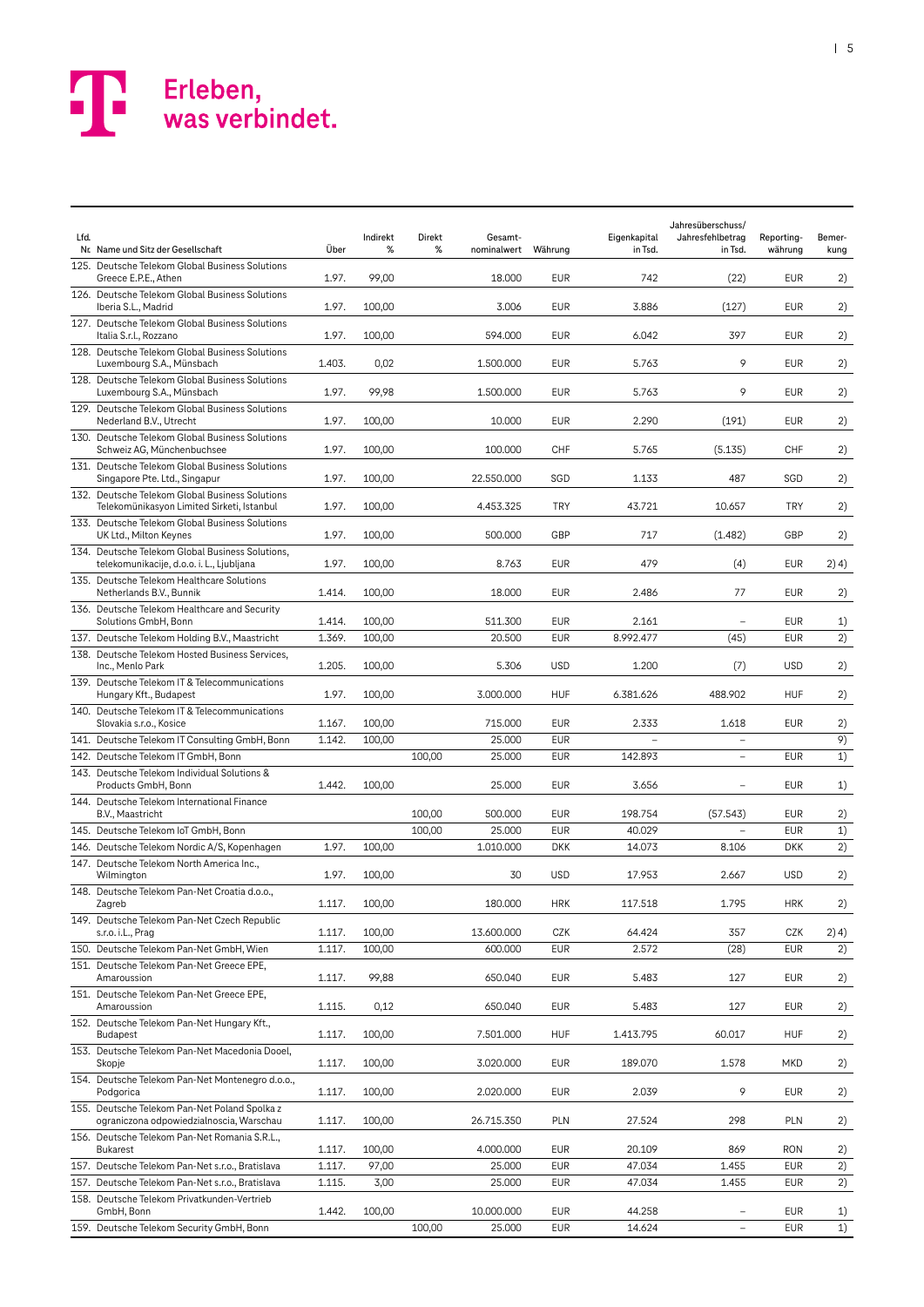| Lfd. | Nr. Name und Sitz der Gesellschaft                                                                                                | Über   | Indirekt<br>% | Direkt<br>% | Gesamt-<br>nominalwert | Währung    | Eigenkapital<br>in Tsd. | Jahresüberschuss/<br>Jahresfehlbetrag<br>in Tsd. | Reporting-<br>währung | Bemer-<br>kung |
|------|-----------------------------------------------------------------------------------------------------------------------------------|--------|---------------|-------------|------------------------|------------|-------------------------|--------------------------------------------------|-----------------------|----------------|
|      | 160. Deutsche Telekom Service GmbH, Bonn                                                                                          | 1.442. | 100,00        |             | 25.000                 | <b>EUR</b> | 141.960                 | $\overline{\phantom{0}}$                         | <b>EUR</b>            | 1)             |
|      | 161. Deutsche Telekom Services Europe Czech<br>Republic s.r.o., Brno                                                              | 1.163. | 100,00        |             | 13.500.000             | CZK        | 39.942                  | 28.878                                           | CZK                   | 2)             |
|      | 162. Deutsche Telekom Services Europe Romania<br>S.R.L., Bukarest                                                                 | 1.163. | 100,00        |             | 22.876.880             | <b>RON</b> | 19.938                  | 473                                              | <b>RON</b>            | 2)             |
|      | 163. Deutsche Telekom Services Europe SE, Bonn                                                                                    |        |               | 100,00      | 120.000                | <b>EUR</b> | 3.020                   |                                                  | <b>EUR</b>            | 1)             |
|      | 164. Deutsche Telekom Services Europe Slovakia<br>s.r.o., Bratislava                                                              | 1.163. | 100,00        |             | 6.520.000              | <b>EUR</b> | 5.062                   | 1.182                                            | <b>EUR</b>            | 2)             |
|      | 165. Deutsche Telekom Strategic Investments<br>GmbH, Bonn                                                                         |        |               | 100,00      | 10.225.900             | <b>EUR</b> | 25.692                  | (131)                                            | <b>EUR</b>            | 2)             |
|      | 166. Deutsche Telekom Systems Solutions Hungary<br>Kft., Budapest                                                                 | 1.414. | 100,00        |             | 150.100.000            | <b>HUF</b> | 6.652.516               | 2.860.772                                        | <b>HUF</b>            | 2)             |
|      | 167. Deutsche Telekom Systems Solutions Slovakia<br>s.r.o., Kosice                                                                | 1.403. | 2,50          |             | 258.581                | <b>EUR</b> | 32.133                  | 5.376                                            | <b>EUR</b>            | 2)             |
|      | 167. Deutsche Telekom Systems Solutions Slovakia<br>s.r.o., Kosice                                                                | 1.414. | 97,50         |             | 258.581                | <b>EUR</b> | 32.133                  | 5.376                                            | <b>EUR</b>            | 2)             |
|      | 168. Deutsche Telekom Technik GmbH, Bonn                                                                                          | 1.442. | 100,00        |             | 27.000                 | <b>EUR</b> | 385.192                 | $\overline{\phantom{0}}$                         | <b>EUR</b>            | 1)             |
|      | 169. Deutsche Telekom Venture Funds GmbH. Bonn                                                                                    |        |               | 100,00      | 25.000                 | <b>EUR</b> | 329.185                 | $\overline{a}$                                   | <b>EUR</b>            | 1)             |
|      | 170. Deutsche Telekom hub:raum Fund GmbH, Bonn                                                                                    |        |               | 100,00      | 25.000                 | <b>EUR</b> | 7.713                   | $\overline{\phantom{a}}$                         | <b>EUR</b>            | 1)             |
|      | 171. Deutsche Telekom, Inc., New York                                                                                             |        |               | 100,00      | 100                    | <b>USD</b> | 8.594                   | 400                                              | <b>USD</b>            | 2)             |
|      | 172. Digital Infrastructure Vehicle II SCSp<br>SICAV-RAIF, Senningerberg                                                          |        |               | 66,67       | 600.001.100            | <b>EUR</b> |                         | $\overline{\phantom{m}}$                         |                       | 9)             |
|      | 173. Digital Media Audience Products GmbH, Bonn                                                                                   | 1.443. | 100,00        |             | 25.000                 | <b>EUR</b> | 27                      | $\overline{\phantom{0}}$                         | <b>EUR</b>            | 2)             |
|      | 174. Dritte Newco GmbH, Bonn                                                                                                      |        |               | 100,00      | 25.000                 | <b>EUR</b> | 25                      | $\qquad \qquad -$                                | <b>EUR</b>            | 2)             |
|      | 175. E-VALUE Debtors Notification M.E.P.E., Xanthi                                                                                | 1.61.  | 100,00        |             | 350.010                | <b>EUR</b> | 2.959                   | 153                                              | <b>EUR</b>            | 2)             |
|      | 176. E-Value International S.A., Bukarest                                                                                         | 1.61.  | 0,01          |             | 6.700.000              | <b>RON</b> | (15.572)                | 687                                              | <b>RON</b>            | 2)             |
|      | 176. E-Value International S.A., Bukarest                                                                                         | 1.60.  | 99,99         |             | 6.700.000              | <b>RON</b> | (15.572)                | 687                                              | <b>RON</b>            | 2)             |
|      | 177. Erste DFMG Deutsche Funkturm<br>Vermögens-GmbH, Bonn                                                                         |        |               | 100,00      | 100.002                | <b>EUR</b> | 170.273                 | $\qquad \qquad -$                                | <b>EUR</b>            | 1)             |
|      | 178. Firstgate Holding AG i.L., Oberägeri                                                                                         | 1.31.  | 100,00        |             | 100.000                | CHF        | 701                     | (115)                                            | CHF                   | 2) 4)          |
|      | 179. Fixed Wireless Holdings, LLC,<br>Overland Park, Kansas City                                                                  | 1.48.  | 100,00        |             | $\mathbf{1}$           | <b>USD</b> | 1.240.062               | (3.131)                                          | <b>USD</b>            | 2)             |
|      | 180. Fresno MMDS Associates, LLC,<br>Overland Park, Kansas City                                                                   | 1.52.  | 100,00        |             | 1                      | <b>USD</b> | 559                     | (373)                                            | <b>USD</b>            | 2)             |
|      | 181. Fünfte Newco GmbH, Bonn                                                                                                      |        |               | 100,00      | 25.000                 | <b>EUR</b> | 25                      | $\overline{\phantom{a}}$                         | <b>EUR</b>            | 2)             |
|      | 182. GEMAPPS Gesellschaft für mobile<br>Lösungen mbH, Hamburg                                                                     | 1.414. | 100,00        |             | 25.000                 | <b>EUR</b> | 207                     |                                                  | <b>EUR</b>            | 2)             |
|      | 183. GMG Generalmietgesellschaft mbH, Köln                                                                                        |        |               | 100,00      | 51.130.000             | <b>EUR</b> | 51.423                  | $\overline{a}$                                   | <b>EUR</b>            | 1)             |
|      | 184. GTS Central European Holding B.V.<br>(Netherlands), Amsterdam                                                                | 1.114. | 100,00        |             | 18.500                 | <b>EUR</b> | 484.236                 | 13.162                                           | EUR                   | 2)             |
|      | 185. GTS Poland sp.z o.o. (Poland), Warschau                                                                                      | 1.114. | 100,00        |             | 199.870                | PLN        | 45.074                  | 17.753                                           | PLN                   | 2)             |
|      | 186. GTS Telecom S.R.L., Bukarest                                                                                                 | 1.184. | 47,44         |             | 7.368.415              | <b>RON</b> | 27.703                  | 34.790                                           | <b>RON</b>            | 2)             |
|      | 186. GTS Telecom S.R.L., Bukarest                                                                                                 | 1.42.  | 52,56         |             | 7.368.415              | <b>RON</b> | 27.703                  | 34.790                                           | <b>RON</b>            | 2)             |
|      | 187. GTS Ukraine L.L.C., Kiew<br>188. Germanos Industrial and Commercial Company<br>of Electronic Telecommunication materials and | 1.184. | 100,00        |             | 1.150.000              | UAH        | (60.650)                | (20.716)                                         | UAH                   | 2)             |
|      | supply of Services Societe Anon, Agios Stefanos                                                                                   | 1.38.  | 100,00        |             | 29.600.892             | EUR        | 132.694                 | (4.096)                                          | EUR                   | 2)             |
|      | 189. GlasfaserPlus GP GmbH, Berlin                                                                                                | 1.442. | 100,00        |             | 25.000                 | <b>EUR</b> |                         |                                                  |                       |                |
|      | 190. GlasfaserPlus GmbH, Bonn                                                                                                     | 1.442. | 100,00        |             | 25.000                 | <b>EUR</b> | 28                      | (1)                                              | <b>EUR</b>            | 2)             |
|      | 191. HT PRODUKCIJA d.o.o., Zagreb                                                                                                 | 1.194. | 100,00        |             | 25.020.000             | <b>HRK</b> | (16.941)                | (14.701)                                         | <b>HRK</b>            | 2)             |
|      | 192. HT holding d.o.o., Zagreb<br>193. Hellenic Telecommunications Organization                                                   | 1.194. | 100,00        |             | 929.965.000            | <b>HRK</b> | 1.674.431               | 9.019                                            | <b>HRK</b>            | 2)             |
|      | S.A. (OTE), Athen                                                                                                                 |        |               | 48,29       | 1.292.571.710          | EUR        | 3.259.200               | 512.100                                          | <b>EUR</b>            | 2)             |
|      | 194. Hrvatski Telekom d.d., Zagreb                                                                                                | 1.114. | 52,17         |             | 10.244.977.390         | <b>HRK</b> | 12.676.000              | 704.000                                          | <b>HRK</b>            | 2)             |
|      | 195. I.T.E.N.O.S. International Telecom Network<br>Operation Services GmbH, Bonn                                                  | 1.97.  | 100,00        |             | 3.000.000              | <b>EUR</b> | 6.410                   | $\overline{\phantom{a}}$                         | <b>EUR</b>            | 1)             |
|      | 196. IBSV LLC, Wilmington                                                                                                         | 1.397. | 100,00        |             | $\overline{a}$         | <b>USD</b> |                         | $\qquad \qquad -$                                |                       | 4)             |
|      | 197. ITgen Informatikai Szolgáltató Korlátolt<br>FelelQsségq Társaság, Budapest                                                   | 1.416. | 100,00        |             | 3.000.000              | <b>HUF</b> | 744.537                 | 182.861                                          | <b>HUF</b>            | 2)             |
|      | 198. ImmoCom Verwaltungs GmbH, Bonn                                                                                               | 1.183. | 100,00        |             | 50.000                 | <b>DEM</b> | (4.760)                 | (1)                                              | <b>EUR</b>            | 2)             |
|      | 199. Infovan (Proprietary) Limited, Centurion,<br>Gauteng                                                                         | 1.429. | 100,00        |             | 2.000                  | ZAR        | 2                       |                                                  | ZAR                   | 2)             |
|      | 200. Intervate Holdings (Proprietary) Limited<br>i. L., Johannesburg                                                              | 1.429. | 100,00        |             | 2.090                  | ZAR        |                         |                                                  |                       | 4)             |
|      | 201. Intervate Solutions (Proprietary) Limited,<br>Centurion, Gauteng                                                             | 1.429. | 100,00        |             | 1.070                  | ZAR        | (31.093)                | (155)                                            | ZAR                   | 2)             |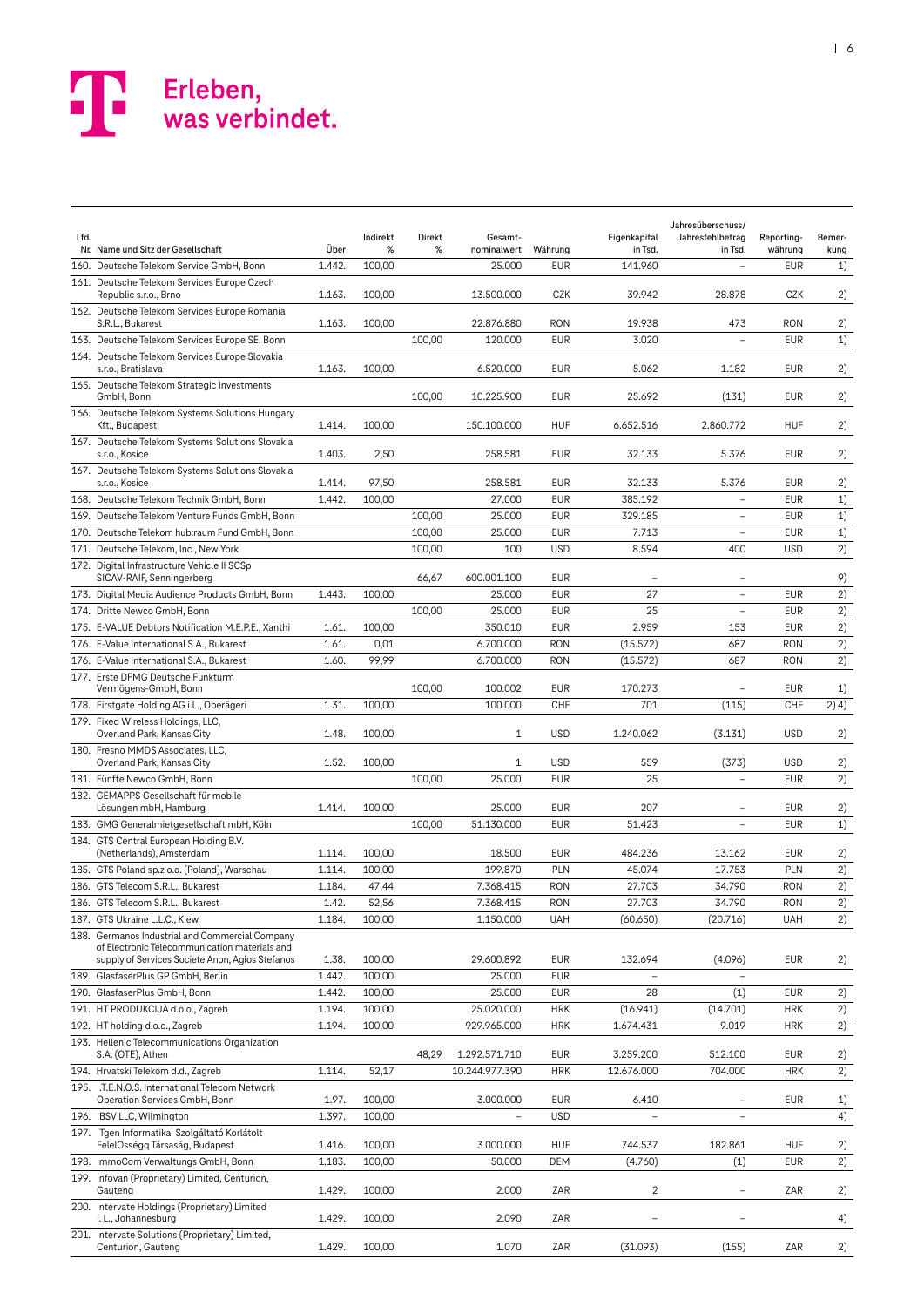| Lfd. | Nr. Name und Sitz der Gesellschaft                                                  | Über   | Indirekt<br>% | Direkt<br>% | Gesamt-<br>nominalwert Währung |            | Eigenkapital<br>in Tsd. | Jahresüberschuss/<br>Jahresfehlbetrag<br>in Tsd. | Reporting-<br>währung | Bemer-<br>kung |
|------|-------------------------------------------------------------------------------------|--------|---------------|-------------|--------------------------------|------------|-------------------------|--------------------------------------------------|-----------------------|----------------|
|      | 202. Investel Magyar Távközlési Befektetési Zrt.,<br>Budapest                       | 1.213. | 100,00        |             | 1.113.000.000                  | <b>HUF</b> | 2.475.904               | 1.016.512                                        | <b>HUF</b>            | 2)             |
|      | 203. Iskon Internet d.d., Zagreb                                                    | 1.192. | 100,00        |             | 420.269.100                    | <b>HRK</b> | 135.024                 | (18.885)                                         | <b>HRK</b>            | 2)             |
|      | 204. KalászNet Kft., Budapest                                                       | 1.213. | 100,00        |             | 225.000.000                    | <b>HUF</b> | 3.453.559               | 807.255                                          | <b>HUF</b>            | 2)             |
|      | 205. Lambda Telekommunikationsdienste GmbH. Bonn                                    |        |               | 100,00      | 25.000                         | <b>EUR</b> | 37                      | $\overline{\phantom{0}}$                         | <b>EUR</b>            | 1)             |
|      | 206. Layer3 TV, LLC, Bellevue                                                       | 1.397. | 100,00        |             | 10                             | <b>USD</b> | (118.800)               | (386.611)                                        | <b>USD</b>            | 2)             |
|      | 207. Leto Telekommunikationsdienste GmbH, Bonn                                      | 1.442. | 100,00        |             | 25.000                         | <b>EUR</b> | 29                      | $\overline{a}$                                   | <b>EUR</b>            | 2)             |
|      | 208. Loki Telekommunikationsdienste GmbH, Bonn                                      | 1.442. | 100,00        |             | 25,000                         | <b>EUR</b> | 27                      |                                                  | <b>EUR</b>            | 1)             |
|      | 209. MAGYARCOM SZOLGÁLTATÓ Kommunikációs<br>Kft., Budapest                          | 1.442. | 100,00        |             | 50.000.000                     | <b>HUF</b> | 1.615.024               | 137.281                                          | <b>HUF</b>            | 2)             |
|      | 210. MFP LeaseCo, LLC, Bellevue                                                     | 1.397. | 51,00         |             | $\mathbf{1}$                   | <b>USD</b> | 125                     | 1.672                                            | <b>USD</b>            | 2)             |
|      | 211. Magenta GmbH, Bonn                                                             |        |               | 100,00      | 25.000                         | <b>EUR</b> | 26                      |                                                  | <b>EUR</b>            | 2)             |
|      | 212. Magenta Telekom Infra GmbH, Wien                                               | 1.114. | 100,00        |             | 35.000                         | <b>EUR</b> | 128.737                 | 15.967                                           | <b>EUR</b>            | 2)             |
|      | 213. Magyar Telekom Telecommunications Public<br>Limited Company, Budapest          | 1.114. | 59,21         |             | 104.274.000.000                | <b>HUF</b> | 606.784.000             | 41.552.000                                       | <b>HUF</b>            | 2)             |
|      | 214. Makedonski Telekom AD Skopje, Skopje                                           | 1.358. | 56,67         |             | 9.583.887.760                  | MKD        | 15.376.980              | 1.505.395                                        | MKD                   | 2)             |
|      | 215. MetroPCS California, LLC, Bellevue                                             | 1.397. | 100,00        |             | $\mathbf{1}$                   | <b>USD</b> | 6.870.128               | 1.380.373                                        | <b>USD</b>            | 2)             |
|      | 216. MetroPCS Florida, LLC, Bellevue                                                | 1.394. | 100,00        |             | $\mathbf{1}$                   | <b>USD</b> | 5.503.028               | 910.530                                          | <b>USD</b>            | 2)             |
|      | 217. MetroPCS Georgia, LLC, Bellevue                                                | 1.394. | 100,00        |             | $\mathbf{1}$                   | <b>USD</b> | 2.292.202               | 545.618                                          | <b>USD</b>            | 2)             |
|      | 218. MetroPCS Massachusetts, LLC, Bellevue                                          | 1.389. | 100,00        |             | $\mathbf{1}$                   | <b>USD</b> | 783.148                 | 236.392                                          | <b>USD</b>            | 2)             |
|      | 219. MetroPCS Michigan, LLC, Bellevue                                               | 1.365. | 100,00        |             | $\overline{\phantom{0}}$       | <b>USD</b> | 3.061.148               | 793.776                                          | <b>USD</b>            | 2)             |
|      | 220. MetroPCS Nevada, LLC, Bellevue                                                 | 1.399. | 100.00        |             | $\mathbf{1}$                   | <b>USD</b> | 218.307                 | 53.020                                           | <b>USD</b>            | 2)             |
|      | 221. MetroPCS New York, LLC, Bellevue                                               | 1.389. | 100,00        |             | $\mathbf{1}$                   | <b>USD</b> | 2.088.165               | 485.649                                          | <b>USD</b>            | 2)             |
|      | 222. MetroPCS Pennsylvania, LLC, Bellevue                                           | 1.389. | 100,00        |             | $\mathbf{1}$                   | <b>USD</b> | 1.694.365               | 465.561                                          | <b>USD</b>            | 2)             |
|      | 223. MetroPCS Texas, LLC, Bellevue                                                  | 1.399. | 100,00        |             | $\mathbf{1}$                   | <b>USD</b> | 1.059.926               | 182.357                                          | <b>USD</b>            | 2)             |
|      | 224. Mobilbeeep Telecommunications One<br>Person Limited Liability, Athen           | 1.38.  | 100,00        |             | 620.100                        | <b>EUR</b> | $\mathbf{1}$            | (5)                                              | <b>EUR</b>            | 2)             |
|      | 225. Motionlogic GmbH, Bonn                                                         | 1.443. | 100,00        |             | 25.000                         | <b>EUR</b> | 73                      | (2.697)                                          | <b>EUR</b>            | 2)             |
|      | 226. NSAC, LLC, Overland Park, Kansas City                                          | 1.52.  | 100,00        |             | $\mathbf{1}$                   | <b>USD</b> | 4.002.055               | (1.022)                                          | <b>USD</b>            | 2)             |
|      | 227. Nextel Communications of the Mid-Atlantic,<br>Inc., Overland Park, Kansas City | 1.296. | 100,00        |             | 1                              | <b>USD</b> | 2.019.678               | 172.675                                          | <b>USD</b>            | 2)             |
|      | 228. Nextel Retail Stores, LLC,<br>Overland Park, Kansas City                       | 1.344. | 100,00        |             | 100                            | <b>USD</b> | 9.765                   | 148                                              | <b>USD</b>            | 2)             |
|      | 229. Nextel South Corporation,<br>Overland Park, Kansas City                        | 1.296. | 100,00        |             | 100                            | <b>USD</b> | 541.802                 | 94.807                                           | <b>USD</b>            | 2)             |
|      | 230. Nextel Systems, LLC,<br>Overland Park, Kansas City                             | 1.344. | 100,00        |             | $\mathbf{1}$                   | <b>USD</b> | 3.135.295               | (286.189)                                        | <b>USD</b>            | 2)             |
|      | 231. Nextel West Corporation,<br>Overland Park, Kansas City                         | 1.296. | 100,00        |             | 100                            | <b>USD</b> | 3.295.829               | 459.379                                          | <b>USD</b>            | 2)             |
|      | 232. Nextel of New York, Inc.,<br>Overland Park, Kansas City                        | 1.296. | 100,00        |             | 1                              | <b>USD</b> | 116.142                 | 45.898                                           | <b>USD</b>            | 2)             |
|      | 233. Nextel of Puerto Rico, Inc.,<br>Overland Park, Kansas City                     | 1.296. | 100,00        |             | 100                            | <b>USD</b> | (62.151)                | (1.226)                                          | <b>USD</b>            | 2)             |
|      | 234. Novatel EOOD, Sofia                                                            | 1.213. | 100,00        |             | 11.056.430                     | <b>BGN</b> | 11.681                  | 391                                              | <b>BGN</b>            | 2)             |
|      | 235. OOO Deutsche Telekom GBS RUS, Moskau                                           | 1.97.  | 100,00        |             | 4.630.728                      | <b>RUB</b> | 809.734                 | 131.045                                          | <b>RUB</b>            | 2)             |
|      | 236. OOO Deutsche Telekom IT RUS,<br>Sankt Petersburg                               | 1.235. | 99,00         |             | 10.000                         | <b>RUB</b> | 1.248.451               | 227.529                                          | RUB                   | 2)             |
|      | 236. OOO Deutsche Telekom IT RUS,<br>Sankt Petersburg                               | 1.97.  | 1,00          |             | 10.000                         | <b>RUB</b> | 1.248.451               | 227.529                                          | RUB                   | 2)             |
|      | 237. OOO T-Systems RUS, Sankt Petersburg                                            | 1.414. | 100,00        |             | 6.700.000                      | <b>RUB</b> | 179.237                 | 83.537                                           | <b>RUB</b>            | 2)             |
|      | 238. ORBIT Gesellschaft für Applikations- und<br>Informationssysteme mbH, Bonn      | 1.88.  | 100,00        |             | 128.000                        | <b>EUR</b> | 10.768                  | 988                                              | <b>EUR</b>            | 2)             |
|      | 239. OTE ASFALISI INSURANCE AGENCY<br>SOCIETE ANONYME, Athen                        | 1.193. | 99,90         |             | 86.000                         | <b>EUR</b> | 1.400                   | 345                                              | <b>EUR</b>            | 2)             |
|      | 239. OTE ASFALISI INSURANCE AGENCY<br>SOCIETE ANONYME, Athen                        | 1.63.  | 0,10          |             | 86.000                         | <b>EUR</b> | 1.400                   | 345                                              | <b>EUR</b>            | 2)             |
|      | 240. OTE EDUCATIONAL S.A., Maroussi                                                 | 1.193. | 100,00        |             | 3.030.052                      | <b>EUR</b> | (1.556)                 | (315)                                            | <b>EUR</b>            | 2)             |
|      | 240. OTE EDUCATIONAL S.A., Maroussi                                                 | 1.281. | 0,00          |             | 3.030.052                      | <b>EUR</b> | (1.556)                 | (315)                                            | <b>EUR</b>            | 2)             |
|      | 241. OTE Estate S.A., Athen                                                         | 1.193. | 100,00        |             | 335.344.766                    | <b>EUR</b> | 794.110                 | 21.352                                           | <b>EUR</b>            | 2)             |
|      | 241. OTE Estate S.A., Athen                                                         | 1.63.  | 0,00          |             | 335.344.766                    | <b>EUR</b> | 794.110                 | 21.352                                           | <b>EUR</b>            | 2)             |
|      | 242. OTE International Solutions S.A., Athen                                        | 1.193. | 100,00        |             | 102.354.799                    | <b>EUR</b> | 138.234                 | 691                                              | <b>EUR</b>            | 2)             |
|      | 242. OTE International Solutions S.A., Athen                                        | 1.281. | 0,00          |             | 102.354.799                    | <b>EUR</b> | 138.234                 | 691                                              | <b>EUR</b>            | 2)             |
|      | 243. OTE Plc., London                                                               | 1.193. | 100,00        |             | 50.000                         | GBP        | 32.345                  | 20                                               | GBP                   | 2)             |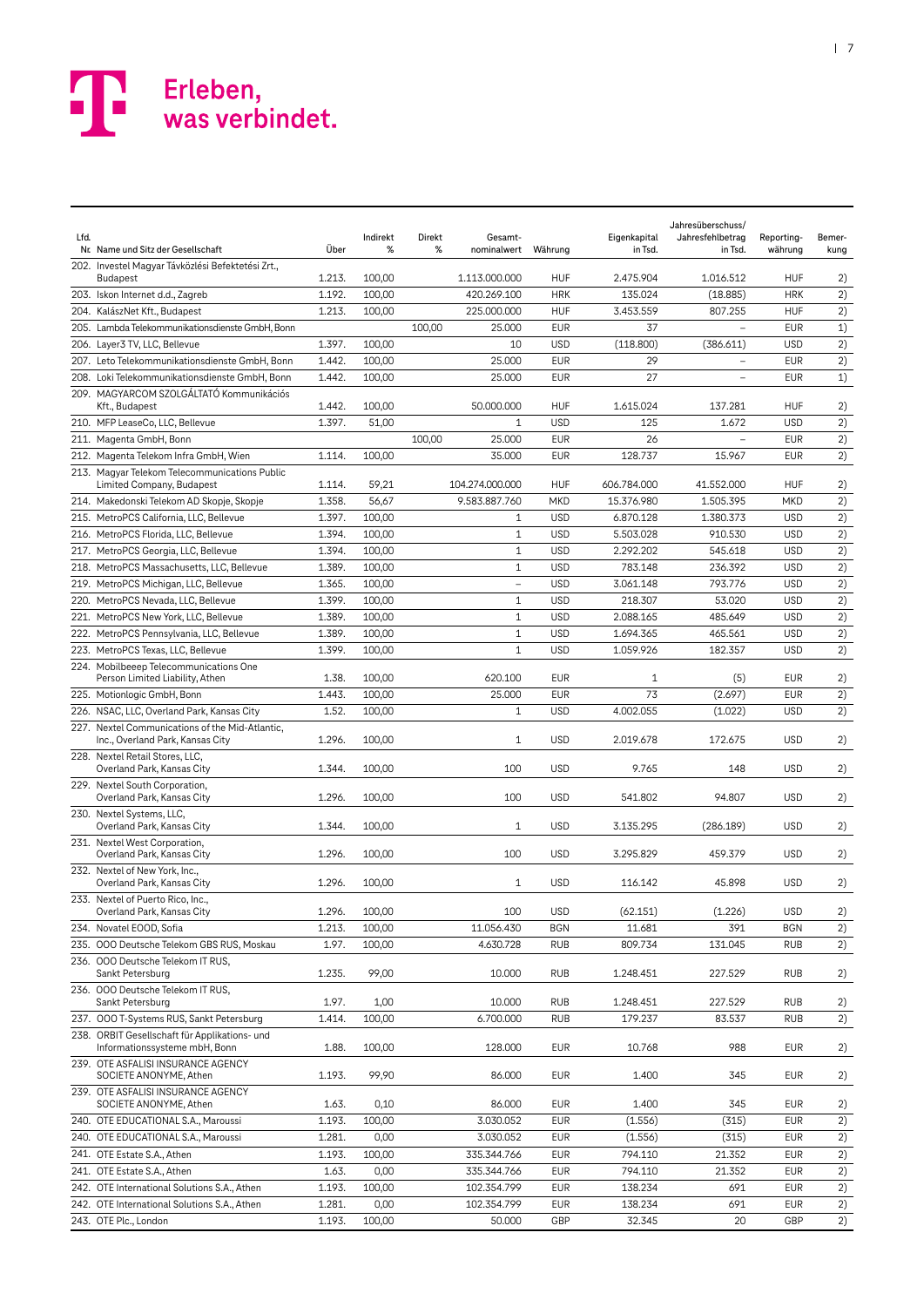

| Lfd. | Nr. Name und Sitz der Gesellschaft                                                             | Über   | Indirekt<br>% | Direkt<br>% | Gesamt-<br>nominalwert   | Währung    | Eigenkapital<br>in Tsd.  | Jahresüberschuss/<br>Jahresfehlbetrag<br>in Tsd. | Reporting-<br>währung | Bemer-<br>kung |
|------|------------------------------------------------------------------------------------------------|--------|---------------|-------------|--------------------------|------------|--------------------------|--------------------------------------------------|-----------------------|----------------|
|      | 244. OTE RURAL NORTH SPV DEVELOPMENT AND<br>MANAGEMENT OF BROADBAND INFRA-<br>STRUCTURE, Athen | 1.193. | 100,00        |             | 1.775.112                | <b>EUR</b> | (2.475)                  | 402                                              | <b>EUR</b>            | 2)             |
|      | 245. OTE RURAL SOUTH SPV DEVELOPMENT AND<br>MANAGEMENT OF BROADBAND INFRA-<br>STRUCTURE, Athen | 1.193. | 100,00        |             | 2.255.520                | <b>EUR</b> | 1.263                    | 1.091                                            | <b>EUR</b>            | 2)             |
|      | 246. OmegaTowers 1 Funkdienste GmbH &<br>Co. KG, Münster                                       | 1.66.  | 100,00        |             | 100                      | <b>EUR</b> | 4.041                    | 145                                              | <b>EUR</b>            | 2)             |
|      | 247. OmegaTowers 1 Funkdienste Komplementär<br>GmbH. Münster                                   | 1.66.  | 100,00        |             | 25.000                   | <b>EUR</b> | 29                       | 1                                                | <b>EUR</b>            | 2)             |
|      | 248. OmegaTowers 2 Funkdienste GmbH &<br>Co. KG, Münster                                       | 1.66.  | 100,00        |             | 100                      | <b>EUR</b> | 13.001                   | (304)                                            | <b>EUR</b>            | 2)             |
|      | 249. OmegaTowers 2 Funkdienste Komplementär<br>GmbH, Münster                                   | 1.66.  | 100,00        |             | 25,000                   | <b>EUR</b> | 29                       | $\mathbf{1}$                                     | <b>EUR</b>            | 2)             |
|      | 250. OmegaTowers 3 Funkdienste GmbH, Münster                                                   | 1.66.  | 100,00        |             | 25.000                   | <b>EUR</b> | 10.025                   |                                                  | <b>EUR</b>            | 1)             |
|      | 251. One 2 One Limited, Hertfordshire                                                          | 1.92.  | 100,00        |             | $\overline{c}$           | GBP        | 0                        | 0                                                | GBP                   | 2)             |
|      | 252. One 2 One Personal Communications Ltd.,<br>Hertfordshire                                  | 1.92.  | 100,00        |             | 1                        | GBP        | 0                        | 0                                                | GBP                   | 2)             |
|      | 253. P & I Travel GmbH, Darmstadt                                                              |        |               | 100,00      | 4.000.000                | <b>EUR</b> | 42                       | (4)                                              | <b>EUR</b>            | 2)             |
|      | 254. PASM Power and Air Condition Solution<br>Management GmbH, München                         |        |               | 100,00      | 10.025.000               | <b>EUR</b> | 137.787                  |                                                  | <b>EUR</b>            | 1)             |
|      | 255. PCTV Gold II, LLC, Overland Park, Kansas City                                             | 1.52.  | 100,00        |             | $\mathbf{1}$             | <b>USD</b> | 1.941.382                | 7.411                                            | <b>USD</b>            | 2)             |
|      | 256. PR Wireless PR, LLC, Overland Park,<br>Kansas City                                        | 1.344. | 100,00        |             | 1                        | <b>USD</b> | (21.047)                 | (10.311)                                         | <b>USD</b>            | 2)             |
|      | 257. PTT Systems Indonesia, Jakarta                                                            | 1.403. | 0,40          |             | 2.500.000.000            | <b>IDR</b> | (11.773.110)             | (9.087.696)                                      | <b>IDR</b>            | 2)             |
|      | 257. PTT Systems Indonesia, Jakarta                                                            | 1.414. | 99,60         |             | 2.500.000.000            | <b>IDR</b> | (11.773.110)             | (9.087.696)                                      | <b>IDR</b>            | 2)             |
|      | 258. PTI PR TOWERS I, LLC, Bellevue                                                            | 1.392. | 100,00        |             | $\mathbf{1}$             | <b>USD</b> | $\overline{\phantom{0}}$ | $\overline{a}$                                   |                       |                |
|      | 259. PTI US TOWERS II, LLC, Bellevue                                                           | 1.399. | 100,00        |             | $\mathbf{1}$             | <b>USD</b> | $\overline{a}$           | $\overline{a}$                                   |                       |                |
|      | 260. PTI US Towers I, LLC, Bellevue                                                            | 1.397. | 100,00        |             | $\mathbf{1}$             | <b>USD</b> | $\overline{\phantom{0}}$ | $\overline{\phantom{0}}$                         |                       |                |
|      | 261. Pan-Inform Kutatás-Fejlesztési és Innovácios<br>Kft., Budapest                            | 1.416. | 100,00        |             | 3.000.000                | <b>HUF</b> | 303.110                  | 125.541                                          | <b>HUF</b>            | 2)             |
|      | 262. Pelsoft Informatika Kft., Balatonfüred                                                    | 1.416. | 100,00        |             | 3.000.000                | <b>HUF</b> | (17.455)                 | (22.355)                                         | <b>HUF</b>            | 2)             |
|      | 263. People's Choice TV of Houston, LLC,<br>Overland Park, Kansas City                         | 1.52.  | 100,00        |             | 1                        | <b>USD</b> | 43.236                   | (5.719)                                          | <b>USD</b>            | 2)             |
|      | 264. Planet A, a.s., Praha 4                                                                   | 1.366. | 100,00        |             | 20.946.275               | CZK        | 157.679                  | 19.206                                           | CZK                   | 2)             |
|      | 265. PosAm spol. s.r.o., Bratislava                                                            | 1.284. | 51,00         |             | 170.000                  | <b>EUR</b> | 15.413                   | 1.346                                            | <b>EUR</b>            | 2)             |
|      | 266. PreHCM Services GmbH, Miltenberg                                                          | 1.66.  | 100,00        |             | 25.000                   | <b>EUR</b> | 1.787                    | 285                                              | <b>EUR</b>            | 2)             |
|      | 267. PushSpring, LLC, Bellevue                                                                 | 1.397. | 100,00        |             | 32.580.234               | <b>USD</b> | 27.293                   | (3.291)                                          | <b>USD</b>            | 2)             |
|      | 268. Qingdao DETECON Consulting Co., Ltd.,<br>Qinadao                                          | 1.88.  | 100,00        |             | 2.000.000                | <b>USD</b> | 10.648                   | 1.648                                            | <b>CNY</b>            | 2)             |
|      | 269. Roots DTC AcquiCo B.V., Amsterdam                                                         | 1.102. | 100,00        |             | 100                      | <b>EUR</b> | $\overline{\phantom{a}}$ | $\overline{\phantom{m}}$                         |                       |                |
|      | 270. SIHI Mexico S. de R.L. de C.V., Col. Amplicion<br>Granada                                 | 1.312. | 99,00         |             | 100                      | <b>MXN</b> | (17.117)                 | 2.698                                            | <b>MXN</b>            | 2)             |
|      | 270. SIHI Mexico S. de R.L. de C.V., Col. Amplicion<br>Granada                                 | 1.314. | 1,00          |             | 100                      | <b>MXN</b> | (17.117)                 | 2.698                                            | <b>MXN</b>            | 2)             |
|      | 271. SIHI New Zealand Holdco, Inc,<br>Overland Park, Kansas City                               | 1.312. | 100,00        |             | 100                      | <b>USD</b> | 2.233                    | 5                                                | <b>USD</b>            | 2)             |
|      | 272. SIHI Scandinavia AB, Stockholm                                                            | 1.312. | 100,00        |             | 1.000                    | <b>SEK</b> | 26.236                   | 405                                              | <b>SEK</b>            | 2)             |
|      | 273. SPV HOLDINGS SP.z o.o., Warschau                                                          | 1.114. | 100,00        |             | 60.000                   | PLN        | 24                       | (4)                                              | PLN                   | 2)             |
|      | 274. STC Five, LLC, Overland Park, Kansas City                                                 | 1.339. | 100,00        |             | 100                      | <b>USD</b> | 455.057                  | (50.495)                                         | <b>USD</b>            | 2)             |
|      | 275. STC Four, LLC, Overland Park, Kansas City                                                 | 1.339. | 100,00        |             | 100                      | <b>USD</b> | 21.637                   | (2.068)                                          | <b>USD</b>            | 2)             |
|      | 276. STC One, LLC, Overland Park, Kansas City                                                  | 1.323. | 100,00        |             | 100                      | <b>USD</b> | 92.843                   | (10.650)                                         | <b>USD</b>            | 2)             |
|      | 277. STC Six Company, Overland Park, Kansas City                                               | 1.274. | 100,00        |             | 100                      | <b>USD</b> | 14.804                   | (1.926)                                          | <b>USD</b>            | 2)             |
|      | 278. STC Three LLC, Overland Park, Kansas City                                                 | 1.5.   | 100,00        |             | 100                      | <b>USD</b> | 31.253                   | (3.236)                                          | <b>USD</b>            | 2)             |
|      | 279. STC Two LLC, Overland Park, Kansas City                                                   | 1.344. | 100,00        |             | 100                      | <b>USD</b> | 221.101                  | (25.075)                                         | <b>USD</b>            | 2)             |
|      | 280. Satellic NV, Machelen                                                                     | 1.426. | 76,00         |             | 10.000.000               | <b>EUR</b> | 16.058                   | 19.387                                           | <b>EUR</b>            | 2)             |
|      | 281. Satellite and Maritime Telecommunications<br>S.A., Piraeus                                | 1.193. | 94,08         |             | 5.463.750                | <b>EUR</b> | 7.216                    | (1.015)                                          | <b>EUR</b>            | 2)             |
|      | 281. Satellite and Maritime Telecommunications<br>S.A., Piraeus                                | 1.63.  | 0,01          |             | 5.463.750                | <b>EUR</b> | 7.216                    | (1.015)                                          | <b>EUR</b>            | 2)             |
|      | 282. Sigma Telekommunikationsdienste GmbH, Bonn                                                |        |               | 100,00      | 25.000                   | <b>EUR</b> | 27                       | $\overline{\phantom{a}}$                         | <b>EUR</b>            | 1)             |
|      | 283. Simpel.nl B.V., Den Haag                                                                  | 1.57.  | 100,00        |             | $\overline{\phantom{0}}$ | <b>EUR</b> | $\overline{\phantom{a}}$ | $\qquad \qquad -$                                |                       | 5)             |
|      | 284. Slovak Telekom, a.s., Bratislava                                                          | 1.114. | 100,00        |             | 864.113.000              | <b>EUR</b> | 1.182.567                | 95.510                                           | <b>EUR</b>            | 2)             |
|      | 285. Software Daten Service Gesellschaft m.b.H., Wien                                          | 1.414. | 100,00        |             | 290.691                  | <b>EUR</b> | 29.720                   | 9.092                                            | <b>EUR</b>            | 2)             |
|      | 286. Sophia Invest GmbH, Bonn                                                                  | 1.443. | 100,00        |             | 25.000                   | <b>EUR</b> | 85.581                   | 234                                              | <b>EUR</b>            | 2)             |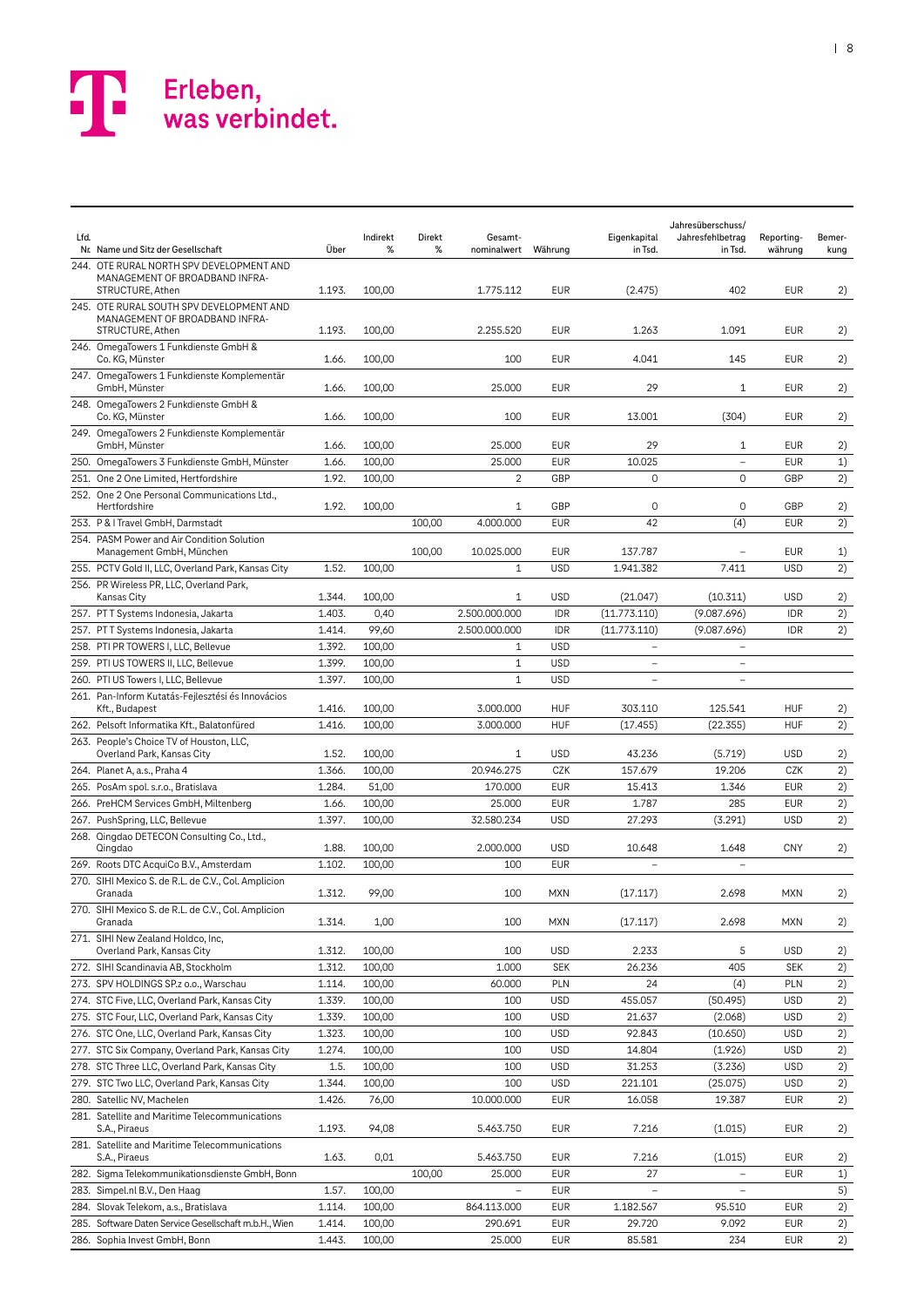| Lfd. | Nr. Name und Sitz der Gesellschaft                                                       | Über   | Indirekt<br>% | Direkt<br>Gesamt-<br>%<br>nominalwert | Währung    | Eigenkapital<br>in Tsd. | Jahresüberschuss/<br>Jahresfehlbetrag<br>in Tsd. | Reporting-<br>währung | Bemer-<br>kung |
|------|------------------------------------------------------------------------------------------|--------|---------------|---------------------------------------|------------|-------------------------|--------------------------------------------------|-----------------------|----------------|
|      | 287. Speedchoice of Detroit, LLC, Overland Park,<br>Kansas City                          | 1.52.  | 100,00        | $\mathbf{1}$                          | <b>USD</b> | 17.687                  | (4.603)                                          | <b>USD</b>            | 2)             |
|      | 288. Speedchoice of Phoenix, LLC, Overland Park,<br><b>Kansas City</b>                   | 1.52.  | 100,00        | $\mathbf{1}$                          | <b>USD</b> | 22.452                  | (1.486)                                          | <b>USD</b>            | 2)             |
|      | 289. Sprint (Bay Area), LLC, Overland Park, Kansas<br>City                               | 1.52.  | 100,00        | 1                                     | <b>USD</b> | 43.041                  | (394)                                            | <b>USD</b>            | 2)             |
|      | 290. Sprint (Thailand) Limited, Bangkok                                                  | 1.296. | 0,00          | 5.775.000                             | THB        | 22.691                  | (6.748)                                          | THB                   | 2)             |
|      | 290. Sprint (Thailand) Limited, Bangkok                                                  | 1.312. | 100,00        | 5.775.000                             | THB        | 22.691                  | (6.748)                                          | THB                   | 2)             |
|      | 290. Sprint (Thailand) Limited, Bangkok                                                  | 1.314. | 0,00          | 5.775.000                             | THB        | 22.691                  | (6.748)                                          | THB                   | 2)             |
|      | 291. Sprint Brasil Servicos de Telecomunicacoes<br>Ltda., Sao Paulo                      | 1.312. | 1,00          | 6.149.999                             | BRL        | 20.110                  | 1.100                                            | <b>BRL</b>            | 2)             |
|      | 291. Sprint Brasil Servicos de Telecomunicacoes<br>Ltda., Sao Paulo                      | 1.321. | 99,00         | 6.149.999                             | BRL        | 20.110                  | 1.100                                            | <b>BRL</b>            | 2)             |
|      | 292. Sprint Capital Corporation, Overland Park,<br>Kansas City                           | 1.296. | 100,00        | 250                                   | <b>USD</b> | 3.886.944               | 63.862                                           | <b>USD</b>            | 2)             |
|      | 293. Sprint Communications Company of New<br>Hampshire, Inc., Overland Park, Kansas City | 1.295. | 100,00        | 1.000                                 | <b>USD</b> |                         |                                                  |                       |                |
|      | 294. Sprint Communications Company of Virginia,<br>Inc., Overland Park, Kansas City      | 1.295. | 100,00        | 1.000                                 | <b>USD</b> |                         |                                                  |                       |                |
|      | 295. Sprint Communications Company, LP,<br>Overland Park, Kansas City                    | 1.453. | 4,94          | 100                                   | <b>USD</b> | (3.174.105)             | (350.392)                                        | <b>USD</b>            | 2)             |
|      | 295. Sprint Communications Company, LP,<br>Overland Park, Kansas City                    | 1.296. | 95,06         | 100                                   | <b>USD</b> | (3.174.105)             | (350.392)                                        | <b>USD</b>            | 2)             |
|      | 296. Sprint Communications, LLC, Overland Park,<br>Kansas City                           | 1.342. | 100,00        | 5.904.772                             | <b>USD</b> | 28.843.569              | 254.019                                          | <b>USD</b>            | 2)             |
|      | 297. Sprint Federal Mangement, LLC, Overland<br>Park, Kansas City                        | 1.343. | 100,00        | $\mathbf{1}$                          | <b>USD</b> | (10)                    | $\overline{\phantom{a}}$                         | <b>USD</b>            | 2) 8)          |
|      | 298. Sprint Federal Operations, LLC, Overland Park,<br>Kansas City                       | 1.295. | 100,00        | 1                                     | <b>USD</b> | 179.412                 | 29.490                                           | <b>USD</b>            | 2)             |
|      | 299. Sprint Hong Kong Limited, Hongkong                                                  | 1.312. | 50,00         | 100                                   | <b>HKD</b> | (11.549)                | 674                                              | <b>HKD</b>            | 2)             |
|      | 299. Sprint Hong Kong Limited, Hongkong                                                  | 1.314. | 50,00         | 100                                   | <b>HKD</b> | (11.549)                | 674                                              | <b>HKD</b>            | 2)             |
|      | 300. Sprint Intermediate HoldCo II, LLC, Overland<br>Park, Kansas City                   | 1.342. | 0,00          | 100                                   | <b>USD</b> | 144.732                 | 25.186                                           | <b>USD</b>            | 2)             |
|      | 300. Sprint Intermediate HoldCo II, LLC, Overland<br>Park, Kansas City                   | 1.329. | 100,00        | 100                                   | <b>USD</b> | 144.732                 | 25.186                                           | <b>USD</b>            | 2)             |
|      | 301. Sprint Intermediate HoldCo III, LLC, Overland<br>Park, Kansas City                  | 1.342. | 0,00          | 100                                   | <b>USD</b> | 1.554.913               | 149.661                                          | <b>USD</b>            | 2)             |
|      | 301. Sprint Intermediate HoldCo III, LLC, Overland<br>Park, Kansas City                  | 1.330. | 100,00        | 100                                   | <b>USD</b> | 1.554.913               | 149.661                                          | <b>USD</b>            | 2)             |
|      | 302. Sprint Intermediate HoldCo, LLC, Overland<br>Park, Kansas City                      | 1.342. | 0,00          | 100                                   | <b>USD</b> | 1.605.284               | 1.126.536                                        | <b>USD</b>            | 2)             |
|      | 302. Sprint Intermediate HoldCo, LLC, Overland<br>Park, Kansas City                      | 1.331. | 100,00        | 100                                   | <b>USD</b> | 1.605.284               | 1.126.536                                        | <b>USD</b>            | 2)             |
|      | 303. Sprint International Argentina SRL, Buenos Aires                                    | 1.312. | 90,00         | 6.789.399                             | ARS        | (678)                   | (5.701)                                          | ARS                   | 2)             |
|      | 303. Sprint International Argentina SRL, Buenos Aires                                    | 1.314. | 10,00         | 6.789.399                             | ARS        | (678)                   | (5.701)                                          | ARS                   | 2)             |
|      | 304. Sprint International Australia Pty. Limited, Sydney                                 | 1.312. | 100,00        | 1.112.079                             | <b>AUD</b> | (6.672)                 | 151                                              | AUD                   | 2)             |
|      | 305. Sprint International Austria GmbH, Wien                                             | 1.312. | 100,00        | 1                                     | <b>EUR</b> | 607                     | 33                                               | <b>EUR</b>            | 2)             |
|      | 306. Sprint International Chile Limitada, Santiago                                       | 1.312. | 99,90         | 712.098.562                           | <b>CLP</b> | 623.590                 | (8.355)                                          | <b>CLP</b>            | 2)             |
|      | 306. Sprint International Chile Limitada, Santiago                                       | 1.314. | 0,10          | 712.098.562                           | <b>CLP</b> | 623.590                 | (8.355)                                          | <b>CLP</b>            | 2)             |
|      | 307. Sprint International Colombia Ltda, Bogota, D.C.                                    | 1.312. | 99,93         | 120.140.669                           | COP        | 11.509.186              | (30.280)                                         | COP                   | 2)             |
|      | 307. Sprint International Colombia Ltda, Bogota, D.C.                                    | 1.314. | 0,07          | 120.140.669                           | COP        | 11.509.186              | (30.280)                                         | COP                   | 2)             |
|      | 308. Sprint International Communications Canada<br>ULC, Halifax, N.S.                    | 1.312. | 100,00        | 1                                     | CAD        | 221                     | 66                                               | CAD                   | 2)             |
|      | 309. Sprint International Communications<br>Corporation, Overland Park, Kansas City      | 1.314. | 100,00        | 268.641                               | <b>USD</b> | 60.783                  | 6.241                                            | <b>USD</b>            | 2)             |
|      | 310. Sprint International Communications<br>Singapore Pte. Ltd., Singapur                | 1.312. | 100,00        | 4.172.002                             | SGD        | (3.601)                 | 332                                              | SGD                   | 2)             |
|      | 311. Sprint International Czech Republic s.r.o., Praha 1                                 | 1.312. | 100,00        | 200.000                               | CZK        | 1.611                   | 60                                               | CZK                   | 2)             |
|      | 312. Sprint International Holding, Inc., Overland<br>Park, Kansas City                   | 1.296. | 100,00        | 1.000                                 | <b>USD</b> | 125.823                 | (665)                                            | <b>USD</b>            | 2)             |
|      | 313. Sprint International Hungary Korlátolt<br>Felelösségü Társaság, Budapest            | 1.312. | 100,00        | 1                                     | HUF        | 22.262                  | 2.084                                            | <b>HUF</b>            | 2)             |
|      | 314. Sprint International Incorporated, Overland<br>Park, Kansas City                    | 1.296. | 100,00        | 1.000                                 | <b>USD</b> | 371.593                 | 10.340                                           | <b>USD</b>            | 2)             |
|      | 315. Sprint International Japan Corp., Tokio                                             | 1.312. | 100,00        | 200                                   | JPY        | (463.188)               | 1.389                                            | JPY                   | 2)             |
|      | 316. Sprint International Korea, Seoul                                                   | 1.312. | 100,00        | 92.524                                | <b>KRW</b> | 4.621.211               | 57.252                                           | <b>KRW</b>            | 2)             |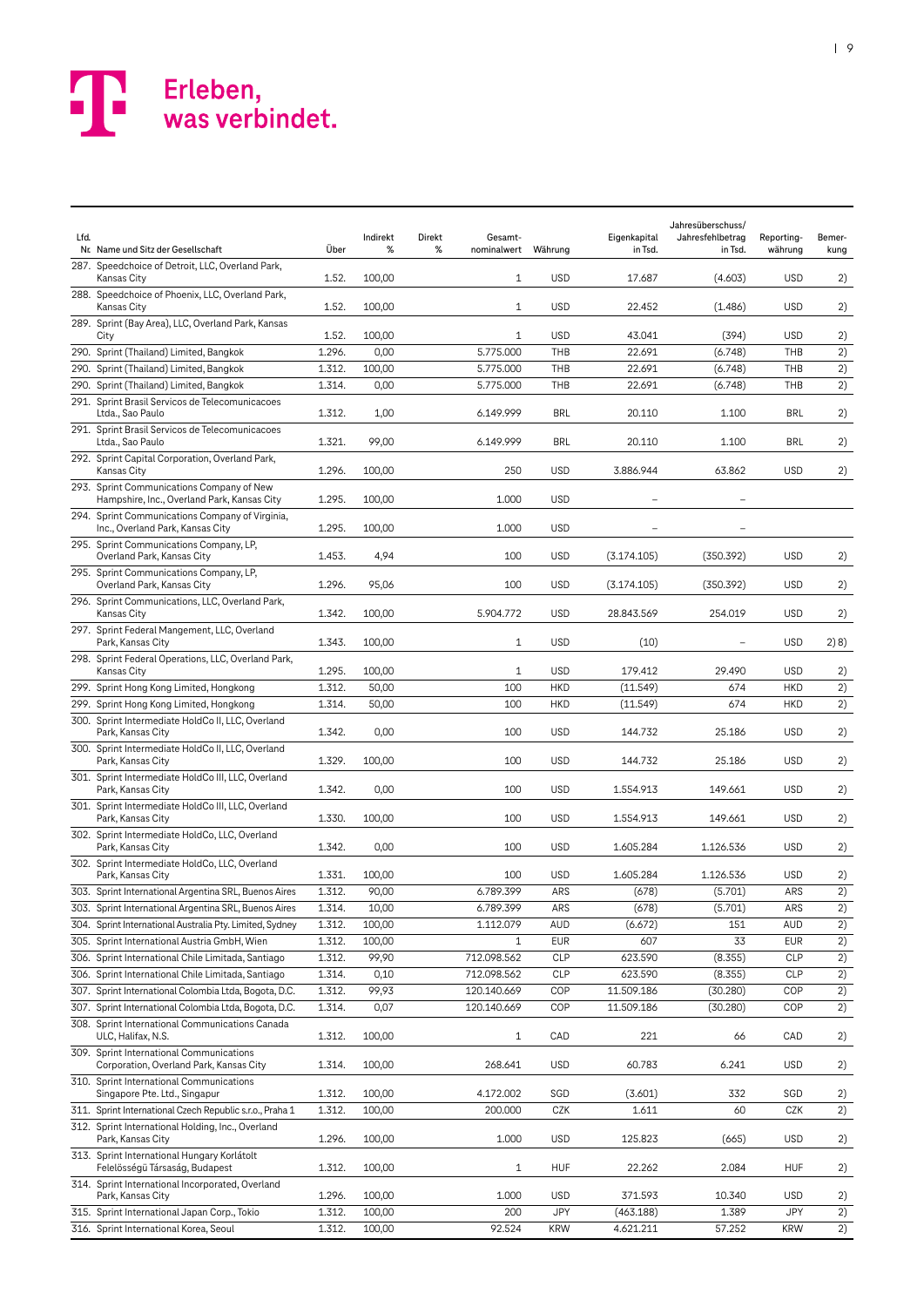

| Lfd. | Nr. Name und Sitz der Gesellschaft                                            | Über   | Indirekt<br>% | Direkt<br>Gesamt-<br>%<br>nominalwert | Währung    | Eigenkapital<br>in Tsd. | Jahresüberschuss/<br>Jahresfehlbetrag<br>in Tsd. | Reporting-<br>währung | Bemer-<br>kung |
|------|-------------------------------------------------------------------------------|--------|---------------|---------------------------------------|------------|-------------------------|--------------------------------------------------|-----------------------|----------------|
|      | 317. Sprint International Network Company, LLC,<br>Overland Park, Kansas City | 1.309. | 100,00        | 1                                     | <b>USD</b> | 79.145                  | 7.171                                            | <b>USD</b>            | 2)             |
|      | 318. Sprint International Norway AS, Oslo                                     | 1.312. | 100,00        | 200                                   | <b>NOK</b> | 5.368                   | 28                                               | <b>NOK</b>            | 2)             |
|      | 319. Sprint International Spain, S.L., Madrid                                 | 1.312. | 98,00         | 43.630                                | <b>EUR</b> | 174                     | 6                                                | <b>EUR</b>            | 2)             |
|      | 319. Sprint International Spain, S.L., Madrid                                 | 1.314. | 2,00          | 43.630                                | <b>EUR</b> | 174                     | 6                                                | <b>EUR</b>            | 2)             |
|      | 320. Sprint International Taiwan Limited, Taipei                              | 1.312. | 100,00        | $\mathbf 1$                           | <b>TWD</b> | 12.505                  | 296                                              | <b>TWD</b>            | 2)             |
|      | 321. Sprint International do Brasil Ltda.,<br>Rio de Janeiro/RJ               | 1.312. | 50,00         | 21.114.412                            | BRL        | 20.914                  | 1.120                                            | <b>BRL</b>            | 2)             |
|      | 321. Sprint International do Brasil Ltda.,<br>Rio de Janeiro/RJ               | 1.314. | 50,00         | 21.114.412                            | <b>BRL</b> | 20.914                  | 1.120                                            | <b>BRL</b>            | 2)             |
|      | 322. Sprint Intl New Zealand, Auckland City                                   | 1.271. | 100,00        | 100                                   | <b>USD</b> | 487                     | 7                                                | <b>USD</b>            | 2)             |
|      | 323. Sprint PCS Assets, LLC,<br>Overland Park, Kansas City                    | 1.339. | 100,00        | 100                                   | <b>USD</b> | 138.609                 | (107.943)                                        | <b>USD</b>            | 2)             |
|      | 324. Sprint RUS LLC, Moskau                                                   | 1.312. | 99,00         | 53.300.000                            | <b>RUB</b> | 50.681                  | (180)                                            | <b>RUB</b>            | 2)             |
|      | 324. Sprint RUS LLC, Moskau                                                   | 1.314. | 1,00          | 53.300.000                            | <b>RUB</b> | 50.681                  | (180)                                            | <b>RUB</b>            | 2)             |
|      | 325. Sprint Solutions, Inc.,<br>Overland Park, Kansas City                    | 1.296. | 100,00        | 100                                   | <b>USD</b> | 0                       | 0                                                | <b>USD</b>            | 2)             |
|      | 326. Sprint Spectrum Co. II, LLC,<br>Overland Park, Kansas City               | 1.335. | 100,00        | $\mathbf{1}$                          | <b>USD</b> | 144.732                 | 25.186                                           | <b>USD</b>            | 2)             |
|      | 327. Sprint Spectrum Co. III, LLC,<br>Overland Park, Kansas City              | 1.336. | 100,00        | $\mathbf{1}$                          | <b>USD</b> | 1.554.913               | 149.661                                          | <b>USD</b>            | 2)             |
|      | 328. Sprint Spectrum Co., LLC,<br>Overland Park, Kansas City                  | 1.337. | 100,00        | 100                                   | <b>USD</b> | 1.605.284               | 1.126.536                                        | <b>USD</b>            | 2)             |
|      | 329. Sprint Spectrum Depositor II, LLC,<br>Overland Park, Kansas City         | 1.344. | 100,00        | $\mathbf{1}$                          | <b>USD</b> | 302.781                 | 25.186                                           | <b>USD</b>            | 2)             |
|      | 330. Sprint Spectrum Depositor III, LLC,<br>Overland Park, Kansas City        | 1.339. | 100,00        | $\mathbf{1}$                          | <b>USD</b> | 2.291.705               | 149.661                                          | <b>USD</b>            | 2)             |
|      | 331. Sprint Spectrum Depositor, LLC,<br>Overland Park, Kansas City            | 1.44.  | 100,00        | $\mathbf{1}$                          | <b>USD</b> | 8.482.919               | 1.237.467                                        | <b>USD</b>            | 2)             |
|      | 332. Sprint Spectrum License Holder II, LLC,<br>Overland Park, Kansas City    | 1.326. | 100,00        | 1                                     | <b>USD</b> | 232.262                 | 28.271                                           | <b>USD</b>            | 2)             |
|      | 333. Sprint Spectrum License Holder III, LLC,<br>Overland Park, Kansas City   | 1.327. | 100,00        | $\mathbf{1}$                          | <b>USD</b> | 2.046.000               | 166.968                                          | <b>USD</b>            | 2)             |
|      | 334. Sprint Spectrum License Holder, LLC,<br>Overland Park, Kansas City       | 1.328. | 100,00        | 1                                     | <b>USD</b> | 5.706.370               | 1.271.069                                        | <b>USD</b>            | 2)             |
|      | 335. Sprint Spectrum PledgeCo II, LLC,<br>Overland Park, Kansas City          | 1.300. | 100,00        | 100                                   | <b>USD</b> | 144.732                 | 25.186                                           | <b>USD</b>            | 2)             |
|      | 335. Sprint Spectrum PledgeCo II, LLC,<br>Overland Park, Kansas City          | 1.342. | 0,00          | 100                                   | <b>USD</b> | 144.732                 | 25.186                                           | <b>USD</b>            | 2)             |
|      | 336. Sprint Spectrum PledgeCo III, LLC,<br>Overland Park, Kansas City         | 1.301. | 100,00        | 100                                   | <b>USD</b> | 1.554.913               | 149.661                                          | <b>USD</b>            | 2)             |
|      | 336. Sprint Spectrum PledgeCo III, LLC,<br>Overland Park, Kansas City         | 1.342. | 0,00          | 100                                   | <b>USD</b> | 1.554.913               | 149.661                                          | <b>USD</b>            | 2)             |
|      | 337. Sprint Spectrum PledgeCo, LLC,                                           |        |               |                                       |            |                         |                                                  |                       |                |
|      | Overland Park, Kansas City<br>337. Sprint Spectrum PledgeCo, LLC,             | 1.302. | 100,00        | 100                                   | <b>USD</b> | 1.605.284               | 1.126.536                                        | <b>USD</b>            | 2)             |
|      | Overland Park, Kansas City<br>338. Sprint Spectrum Realty Company, LLC,       | 1.342. | 0,00          | 100                                   | <b>USD</b> | 1.605.284               | 1.126.536                                        | <b>USD</b>            | 2)             |
|      | Overland Park, Kansas City                                                    | 1.339. | 100,00        | $1\,$                                 | <b>USD</b> | 8.407.017               | (9)                                              | <b>USD</b>            | 2)             |
|      | 339. Sprint Spectrum, LLC, Wilmington                                         | 1.344. | 100,00        | 100                                   | <b>USD</b> | 14.315.630              | (782.364)                                        | <b>USD</b>            | 2)             |
|      | 340. Sprint Telecom India Private Limited, Mumbai                             | 1.312. | 100,00        | 5.001.000                             | <b>INR</b> | (351.507)               | (82.651)                                         | <b>INR</b>            | 2)             |
|      | 340. Sprint Telecom India Private Limited, Mumbai                             | 1.314. | 0,00          | 5.001.000                             | INR        | (351.507)               | (82.651)                                         | <b>INR</b>            | 2)             |
|      | 341. Sprint eWireless, Inc., Overland Park, Kansas City                       | 1.296. | 100,00        | 100                                   | <b>USD</b> | 117.190                 | 3.044                                            | <b>USD</b>            | 2)             |
|      | 342. Sprint, LLC, Overland Park, Kansas City                                  | 1.397. | 100,00        | 34.453.745                            | <b>USD</b> | 33.124.276              | 240.161                                          | <b>USD</b>            | 2)             |
|      | 343. Sprint/United Management Company,<br>Overland Park, Kansas City          | 1.296. | 100,00        | 1.000                                 | <b>USD</b> | (585.057)               | (9.764)                                          | <b>USD</b>            | 2)             |
|      | 344. SprintCom, LLC, Overland Park, Kansas City                               | 1.296. | 100,00        | 250                                   | <b>USD</b> | 12.761.370              | (992.978)                                        | <b>USD</b>            | 2)             |
|      | 345. SprintLink Belgium BV, Brüssel                                           | 1.312. | 99,96         | 54.260                                | <b>EUR</b> | 691                     | 22                                               | <b>EUR</b>            | 2)             |
|      | 345. SprintLink Belgium BV, Brüssel                                           | 1.314. | 0,04          | 54.260                                | <b>EUR</b> | 691                     | 22                                               | <b>EUR</b>            | 2)             |
|      | 346. SprintLink Denmark ApS, Kopenhagen                                       | 1.312. | 100,00        | 151                                   | <b>DKK</b> | 14.183                  | 49                                               | <b>DKK</b>            | 2)             |
|      | 347. SprintLink France SAS, Paris                                             | 1.312. | 100,00        | 5.085                                 | <b>EUR</b> | 5.753                   | 73                                               | <b>EUR</b>            | 2)             |
|      | 348. SprintLink Germany GmbH, Frankfurt am Main                               | 1.312. | 100,00        | $\mathbf{1}$                          | <b>EUR</b> | 46.081                  | 1.266                                            | <b>EUR</b>            | 2)             |
|      | 349. SprintLink International (Switzerland)<br>GmbH, Zürich                   | 1.312. | 94,93         | 138.000                               | <b>CHF</b> | 3.011                   | (9)                                              | <b>CHF</b>            | 2)             |
|      | 349. SprintLink International (Switzerland)<br>GmbH, Zürich                   | 1.314. | 5,07          | 138.000                               | CHF        | 3.011                   | (9)                                              | CHF                   | 2)             |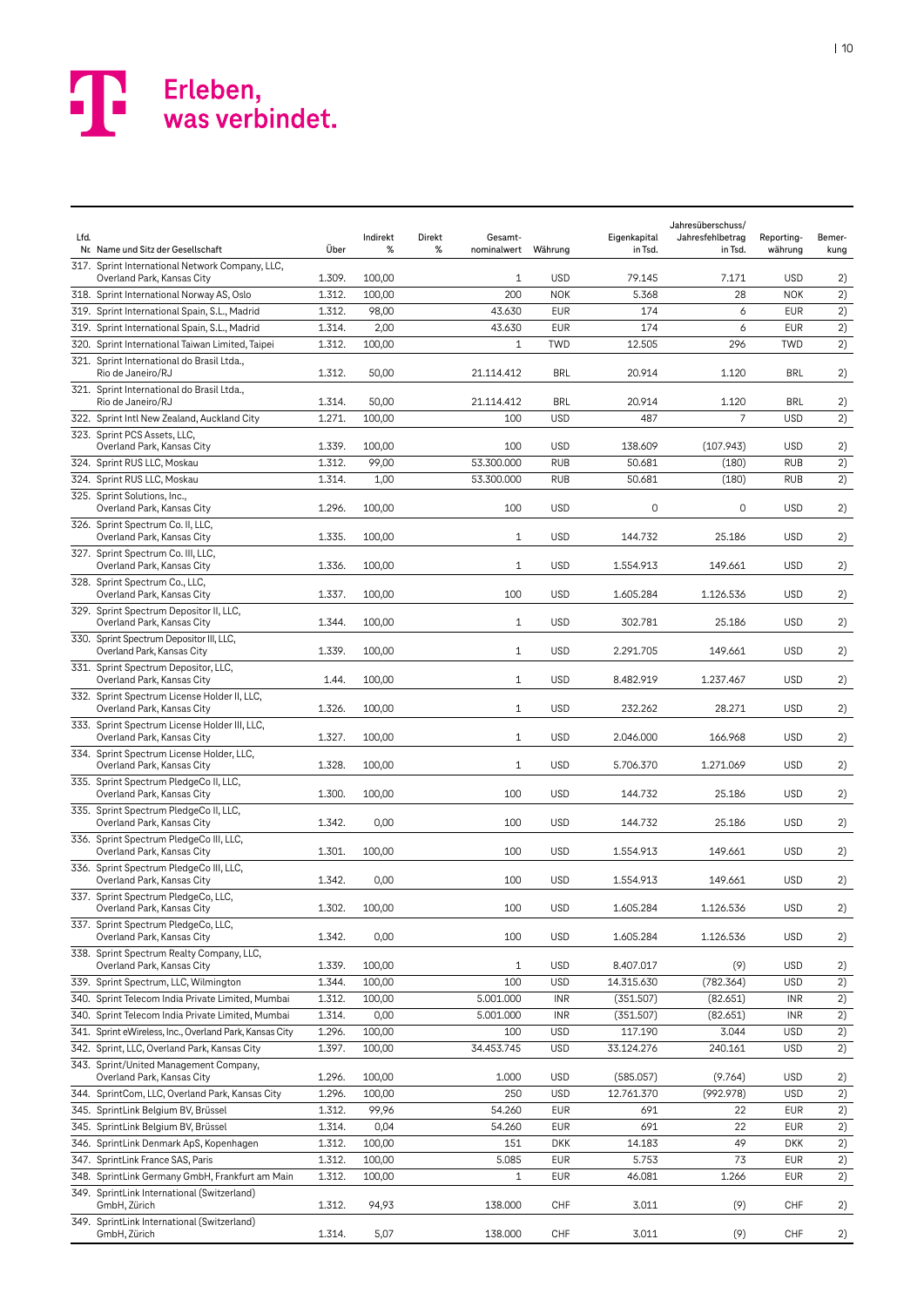| Lfd. | Nr. Name und Sitz der Gesellschaft                                            | Über   | Indirekt<br>% | Direkt<br>Gesamt-<br>%<br>nominalwert | Währung    | Eigenkapital<br>in Tsd. | Jahresüberschuss/<br>Jahresfehlbetrag<br>in Tsd. | Reporting-<br>währung | Bemer-<br>kung  |
|------|-------------------------------------------------------------------------------|--------|---------------|---------------------------------------|------------|-------------------------|--------------------------------------------------|-----------------------|-----------------|
|      | 350. SprintLink International Philippines, Inc.,<br>Makati City, Manila       | 1.312. | 100,00        | 91.837                                | PHP        | 3.632                   | (1.367)                                          | PHP                   | 2)              |
|      | 351. SprintLink Ireland Limited, Dublin                                       | 1.312. | 100,00        | 1                                     | <b>EUR</b> | 1.440                   | 10                                               | <b>EUR</b>            | 2)              |
|      | 352. SprintLink Italy S.r.l., Mailand                                         | 1.312. | 99,00         | 10.400                                | <b>EUR</b> | 4.156                   | 206                                              | <b>EUR</b>            | 2)              |
|      | 352. SprintLink Italy S.r.l., Mailand                                         | 1.314. | 1,00          | 10.400                                | <b>EUR</b> | 4.156                   | 206                                              | <b>EUR</b>            | 2)              |
|      | 353. SprintLink Netherlands B.V., HB Hoofddorp                                | 1.312. | 100,00        | 200                                   | <b>EUR</b> | 4.230                   | 86                                               | <b>EUR</b>            | 2)              |
|      | 354. SprintLink UK Limited, London                                            | 1.312. | 100,00        | 2                                     | GBP        | (1.809)                 | (187)                                            | GBP                   | 2)              |
|      | 355. Sprintlink India Private Limited, Mumbai                                 | 1.312. | 100,00        | 13.920.314                            | <b>INR</b> | 221.210                 | 7.702                                            | <b>INR</b>            | 2)              |
|      | 355. Sprintlink India Private Limited, Mumbai                                 | 1.314. | 0,00          | 13.920.314                            | <b>INR</b> | 221.210                 | 7.702                                            | <b>INR</b>            | 2)              |
|      | 356. Sprintlink International Malaysia SDN. BHD.,<br>Kuala Lumpur             | 1.312. | 100,00        | 3.600.000                             | <b>MYR</b> | 3.089                   | 39                                               | MYR                   | 2)              |
|      | 356. Sprintlink International Malaysia SDN. BHD.,<br>Kuala Lumpur             | 1.314. | 0,00          | 3.600.000                             | MYR        | 3.089                   | 39                                               | MYR                   | 2)              |
|      | 357. Sprintlink Poland sp.z o.o, Warszawa                                     | 1.312. | 99,00         | 6.100                                 | PLN        | 2.842                   | 5                                                | PLN                   | 2)              |
|      | 357. Sprintlink Poland sp.z o.o, Warszawa                                     | 1.314. | 1,00          | 6.100                                 | PLN        | 2.842                   | 5                                                | PLN                   | 2)              |
|      | 358. Stonebridge Communication AD, Skopje                                     | 1.213. | 100,00        | 12.064.051.780                        | MKD        | 13.151.415              | 906.135                                          | <b>MKD</b>            | 2)              |
|      | 359. T-Mobile (UK Properties), Inc., Denver                                   | 1.92.  | 100,00        | $\mathbf{1}$                          | <b>USD</b> | 0                       | 0                                                | <b>USD</b>            | 2)              |
|      | 360. T-Mobile (UK) Ltd., Hertfordshire                                        | 1.92.  | 100,00        | $\mathbf{1}$                          | GBP        | $\mathbf 0$             | $\mathbf 0$                                      | GBP                   | 2)              |
|      | 361. T-Mobile (UK) Retail Limited, Hertfordshire                              | 1.92.  | 100,00        | 105                                   | GBP        | 0                       | $\mathbf 0$                                      | GBP                   | 2)              |
|      | 362. T-Mobile Airtime Funding LLC, Bellevue                                   | 1.397. | 100,00        | 1                                     | <b>USD</b> | 21.286                  | 600                                              | <b>USD</b>            | 2)              |
|      | 363. T-Mobile Austria GmbH, Wien                                              | 1.364. | 98,97         | 60.000.000                            | <b>EUR</b> | 1.851.316               | 94.967                                           | <b>EUR</b>            | 2)              |
|      | 364. T-Mobile Austria Holding GmbH, Wien                                      | 1.114. | 100,00        | 15.000.000                            | <b>EUR</b> | 4.567.816               | (1.183)                                          | <b>EUR</b>            | 2)              |
|      | 365. T-Mobile Central LLC, Bellevue                                           | 1.397. | 100,00        | $\mathbf{1}$                          | <b>USD</b> | 12.487.922              | 773.339                                          | <b>USD</b>            | 2)              |
|      | 366. T-Mobile Czech Republic a.s., Prag                                       | 1.114. | 100,00        | 520.000.000                           | CZK        | 32.209.000              | 5.091.000                                        | CZK                   | 2)              |
|      | 367. T-Mobile Financial LLC, Wilmington                                       | 1.397. | 100,00        | 100.000                               | <b>USD</b> | 5.236.466               | 777.191                                          | <b>USD</b>            | 2)              |
|      | 368. T-Mobile Global Care Corporation, Bellevue                               | 1.397. | 100,00        | 10                                    | <b>USD</b> | 1.354                   | 117                                              | <b>USD</b>            | 2)              |
|      | 369. T-Mobile Global Holding GmbH, Bonn                                       | 1.370. | 100,00        | 50.000                                | <b>EUR</b> | 8.992.725               | $\overline{\phantom{0}}$                         | <b>EUR</b>            | 1)              |
|      | 370. T-Mobile Global Zwischenholding GmbH, Bonn                               |        |               | 100,00<br>26.000                      | <b>EUR</b> | 18.987.848              | $\overline{a}$                                   | <b>EUR</b>            | 1)              |
|      | 371. T-Mobile Handset Funding LLC, Bellevue                                   | 1.367. | 100,00        | 1                                     | <b>USD</b> | 433.234                 | 70.028                                           | <b>USD</b>            | 2)              |
|      | 372. T-Mobile Holdings Limited, Milton Keynes                                 | 1.41.  | 100,00        | 706.540.269                           | GBP        | 1.768.001               | 276                                              | <b>EUR</b>            | 2)              |
|      | 373. T-Mobile HotSpot GmbH, Bonn                                              | 1.442. | 100,00        | 26.000                                | <b>EUR</b> | 5.970                   | $\overline{\phantom{0}}$                         | <b>EUR</b>            | 1)              |
|      | 374. T-Mobile Innovations LLC, Wilmington DE                                  | 1.296. | 100,00        | $\mathbf{1}$                          | <b>USD</b> |                         | $\qquad \qquad -$                                |                       |                 |
|      | 375. T-Mobile International Austria GmbH, Wien                                | 1.363. | 100,00        | 37.000                                | <b>EUR</b> | 2.753                   | 493                                              | <b>EUR</b>            | 2)              |
|      | 376. T-Mobile International Limited, Hertfordshire                            | 1.92.  | 100,00        | $\mathbf{1}$                          | GBP        | $\mathbf 0$             | 0                                                | GBP                   | 2)              |
|      | 377. T-Mobile International UK Pension Trustee<br>Limited, Welwyn Garden City | 1.92.  | 100,00        | 1                                     | GBP        | 0                       | 0                                                | GBP                   | 2)              |
|      | 378. T-Mobile Leasing LLC, Bellevue                                           | 1.397. | 100,00        | $1\,$                                 | <b>USD</b> | 357.468                 | 31.025                                           | <b>USD</b>            | 2)              |
|      | 379. T-Mobile License LLC, Bellevue                                           | 1.397. | 100,00        | $\mathbf{1}$                          | <b>USD</b> | 13.995.926              | (59.200)                                         | <b>USD</b>            | 7)              |
|      | 380. T-Mobile Ltd., Hertfordshire                                             | 1.92.  | 100,00        | $\mathbf{1}$                          | GBP        | 0                       | 0                                                | GBP                   | 2)              |
|      | 381. T-Mobile Netherlands B.V., Den Haag                                      | 1.383. | 100,00        | 1.250.628                             | <b>EUR</b> | 166.261                 | 206.736                                          | <b>EUR</b>            | 2)              |
|      | 382. T-Mobile Netherlands Finance B.V., Den Haag                              | 1.383. | 100,00        | 124.105                               | EUR        |                         |                                                  |                       | $\overline{5)}$ |
|      | 383. T-Mobile Netherlands Holding B.V., Den Haag                              | 1.114. | 75,00         | 121.008.100                           | <b>EUR</b> | 2.619.890               | 5.932                                            | <b>EUR</b>            | 2)              |
|      | 384. T-Mobile Netherlands Retail B.V., Den Haag                               | 1.381. | 100,00        | 18.000                                | <b>EUR</b> |                         | $\overline{\phantom{a}}$                         |                       | 5)              |
|      | 385. T-Mobile Newco Nr. 3 GmbH, Bonn                                          |        |               | 100,00<br>25.000                      | <b>EUR</b> | 25                      | $\overline{\phantom{a}}$                         | <b>EUR</b>            | 1)              |
|      | 386. T-Mobile Newco Nr. 4 GmbH, Bonn                                          |        |               | 100,00<br>25.000                      | <b>EUR</b> | 27                      | $\qquad \qquad -$                                | <b>EUR</b>            | 1)              |
|      | 387. T-Mobile No. 1 Limited i.L., London                                      | 1.92.  | 100,00        | 1                                     | GBP        | 0                       | 0                                                | GBP                   | 2) 4)           |
|      | 388. T-Mobile No. 5 Limited i.L., London                                      | 1.92.  | 100,00        | 1                                     | GBP        | 0                       | 0                                                | GBP                   | 2) 4)           |
|      | 389. T-Mobile Northeast LLC, Bellevue                                         | 1.397. | 100,00        | $\mathbf{1}$                          | <b>USD</b> | 13.240.723              | 1.491.859                                        | <b>USD</b>            | 2)              |
|      | 390. T-Mobile Polska S.A., Warschau                                           | 1.114. | 100,00        | 711.210.000                           | PLN        | 711.210                 | 176.592                                          | PLN                   | 2)              |
|      | 391. T-Mobile Puerto Rico Holdings LLC, Bellevue                              | 1.397. | 100,00        | $\mathbf{1}$                          | <b>USD</b> |                         |                                                  |                       |                 |
|      | 392. T-Mobile Puerto Rico LLC, Bellevue                                       | 1.391. | 100,00        | $\mathbf{1}$                          | <b>USD</b> | 542.898                 | 20.728                                           | <b>USD</b>            | 2)              |
|      | 393. T-Mobile Resources LLC, Wilmington                                       | 1.397. | 100,00        | 1                                     | <b>USD</b> | 172.503                 | (33)                                             | <b>USD</b>            | 2)              |
|      | 394. T-Mobile South LLC, Bellevue                                             | 1.397. | 100,00        | 1                                     | <b>USD</b> | 10.666.677              | 923.127                                          | <b>USD</b>            | 7)              |
|      | 395. T-Mobile Thuis B.V., Den Haag                                            | 1.383. | 100,00        | $\mathbf{1}$                          | <b>EUR</b> |                         |                                                  |                       | 5)              |
|      | 396. T-Mobile US, Inc., Bellevue                                              | 1.137. | 43,12         | 12.492                                | <b>USD</b> | 65.344.000              | 3.064.000                                        | <b>USD</b>            | 2)              |
|      | 396. T-Mobile US, Inc., Bellevue                                              |        |               | 3,63<br>12.492                        | <b>USD</b> | 65.344.000              | 3.064.000                                        | <b>USD</b>            | 2)              |
|      | 397. T-Mobile USA, Inc., Bellevue                                             | 1.396. | 100,00        | 5.353                                 | <b>USD</b> | 65.343.118              | 3.061.970                                        | <b>USD</b>            | 2)              |
|      | 398. T-Mobile Ventures LLC, Bellevue                                          | 1.397. | 100,00        | $\mathbf{1}$                          | <b>USD</b> | 5.000                   | -                                                | <b>USD</b>            | 2)              |
|      | 399. T-Mobile West LLC, Bellevue                                              | 1.397. | 100,00        | 1.000                                 | <b>USD</b> | 17.682.078              | 1.435.051                                        | <b>USD</b>            | 2)              |
|      | 400. T-Systems Argentina S.A., Buenos Aires                                   | 1.414. | 98,00         | 2.425.252                             | ARS        | 50.972                  | 25.552                                           | ARS                   | 2)              |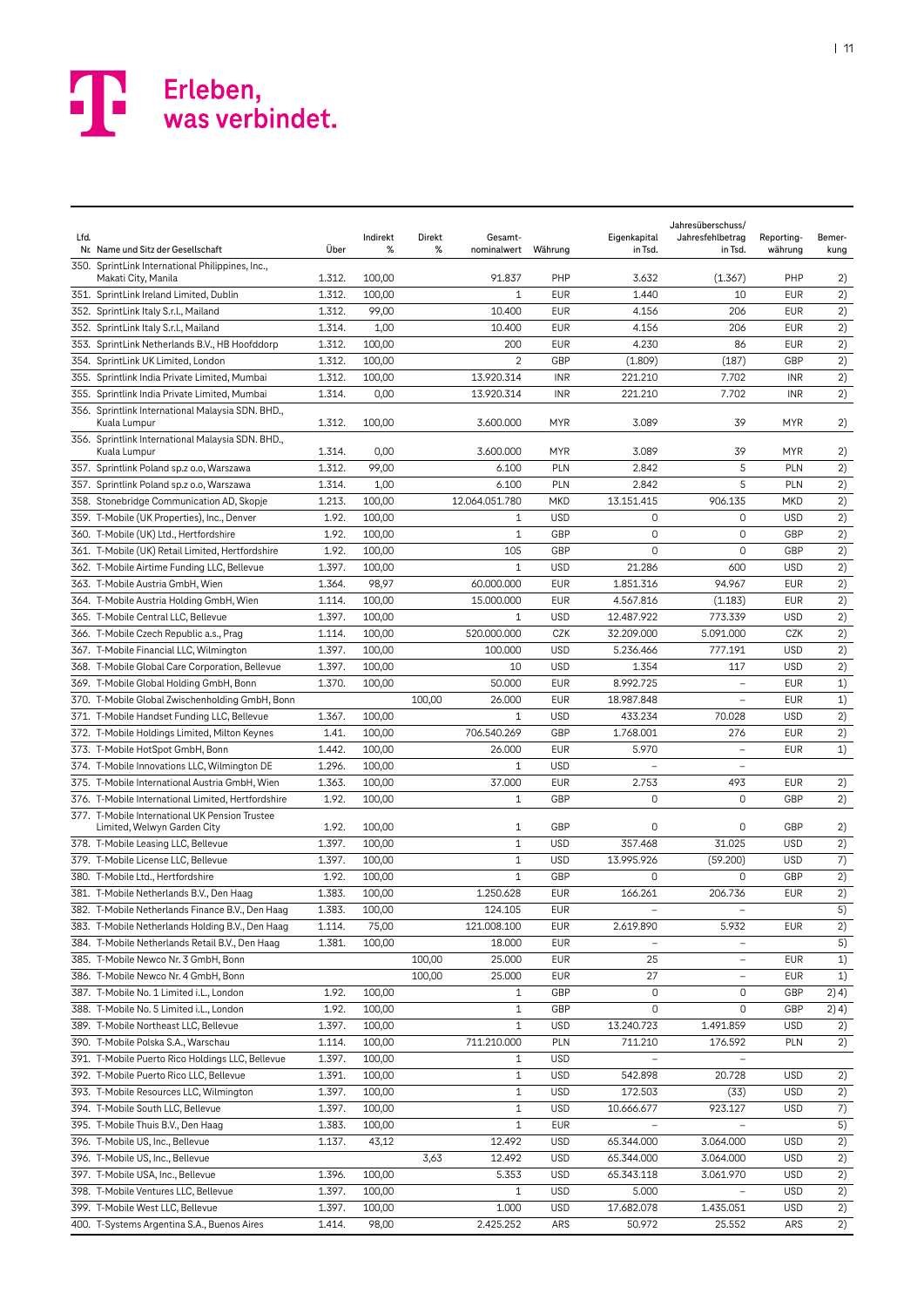| Lfd. | Nr. Name und Sitz der Gesellschaft                                                     | Über   | Indirekt<br>% | Direkt<br>% | Gesamt-<br>nominalwert | Währung    | Eigenkapital<br>in Tsd.  | Jahresüberschuss/<br>Jahresfehlbetrag<br>in Tsd. | Reporting-<br>währung | Bemer-<br>kung |
|------|----------------------------------------------------------------------------------------|--------|---------------|-------------|------------------------|------------|--------------------------|--------------------------------------------------|-----------------------|----------------|
|      | 400. T-Systems Argentina S.A., Buenos Aires                                            | 1.403. | 2,00          |             | 2.425.252              | ARS        | 50.972                   | 25.552                                           | ARS                   | 2)             |
|      | 401. T-Systems Austria GesmbH, Wien                                                    | 1.414. | 100,00        |             | 185.000                | <b>EUR</b> | 47.750                   | 1.223                                            | <b>EUR</b>            | 2)             |
|      | 402. T-Systems Belgium Road Charging NV, Machelen                                      | 1.426. | 100,00        |             | 550.000                | <b>EUR</b> | 245                      | (305)                                            | <b>EUR</b>            | 2)             |
|      | 403. T-Systems Beteiligungsverwaltungsgesell-<br>schaft mbH, Frankfurt am Main         | 1.414. | 100,00        |             | 25.600                 | <b>EUR</b> | 875                      | 178                                              | <b>EUR</b>            | 2)             |
|      | 404. T-Systems Client Services GmbH, Bonn                                              | 1.414. | 100,00        |             | 25.000                 | <b>EUR</b> | 1.889                    | 560                                              | <b>EUR</b>            | 2)             |
|      | 405. T-Systems Data Migration Consulting AG,                                           |        |               |             |                        |            |                          |                                                  |                       |                |
|      | Kreuzlingen                                                                            | 1.427. | 100,00        |             | 100.000                | CHF        | 7.233                    | (544)                                            | CHF                   | 2)             |
|      | 406. T-Systems France SAS, Rueil-Malmaison                                             | 1.414. | 100,00        |             | 1.638.485              | <b>EUR</b> | 6.402                    | 3.378                                            | <b>EUR</b>            | 2)             |
|      | 407. T-Systems Hong Kong Limited, Hongkong                                             | 1.414. | 100,00        |             | 1.000.000              | <b>HKD</b> | 1.302                    | 302                                              | <b>HKD</b>            | 2)             |
|      | 408. T-Systems IT Eta GmbH, Bonn                                                       | 1.414. | 100,00        |             | 25.000                 | <b>EUR</b> | 25                       |                                                  | <b>EUR</b>            | 1)             |
|      | 409. T-Systems IT Gamma GmbH, Bonn                                                     | 1.414. | 100,00        |             | 25.000                 | <b>EUR</b> | 25                       | $\overline{\phantom{a}}$                         | <b>EUR</b>            | 1)             |
|      | 410. T-Systems IT Zeta GmbH, Bonn                                                      | 1.414. | 100,00        |             | 25.000                 | <b>EUR</b> | 25                       | $\overline{\phantom{0}}$                         | <b>EUR</b>            | 1)             |
|      | 411. T-Systems ITC Iberia, S.A., Barcelona                                             | 1.414. | 100,00        |             | 1.245.100              | <b>EUR</b> | 81.895                   | 11.259                                           | <b>EUR</b>            | 2)             |
|      | 412. T-Systems Information Services GmbH, Berlin                                       | 1.414. | 100,00        |             | 5.000.000              | <b>EUR</b> | 5.427                    | $\overline{\phantom{0}}$                         | <b>EUR</b>            | 1)             |
|      | 413. T-Systems Information and Communication<br>Technology India Private Limited, Pune | 1.403. | 0,00          |             | 95.500.000             | <b>INR</b> | 1.384.424                | 744.086                                          | <b>INR</b>            | 8)             |
|      | 413. T-Systems Information and Communication<br>Technology India Private Limited, Pune | 1.414. | 100,00        |             | 95.500.000             | <b>INR</b> | 1.384.424                | 744.086                                          | <b>INR</b>            | 8)             |
|      | 414. T-Systems International GmbH, Frankfurt am Main                                   |        |               | 100,00      | 154.441.900            | EUR        | 950.000                  |                                                  | <b>EUR</b>            | 1)             |
|      | 415. T-Systems Limited, London                                                         | 1.414. | 100,00        |             | 550.001                | GBP        | 4.628                    | (10.950)                                         | GBP                   | 2)             |
|      | 416. T-Systems Magyarország Zrt., Budapest                                             | 1.213. | 100,00        |             | 2.002.000.000          | <b>HUF</b> | 36.756.346               | 1.810.622                                        | <b>HUF</b>            | 2)             |
|      | 417. T-Systems Malaysia Sdn. Bhd., Kuala Lumpur                                        | 1.414. | 100,00        |             | 4.000.000              | <b>MYR</b> | 10.447                   | (10.495)                                         | <b>MYR</b>            | 2)             |
|      | 418. T-Systems Mexico, S.A. de C.V., Puebla                                            | 1.414. | 100,00        |             | 32.000.000             | <b>MXN</b> | 853.470                  | 44.075                                           | <b>MXN</b>            | 2)             |
|      | 419. T-Systems Multimedia Solutions GmbH, Dresden                                      | 1.414. | 100,00        |             | 4.090.400              | <b>EUR</b> | 4.155                    | 23                                               | <b>EUR</b>            | 1)             |
|      | 420. T-Systems Nederland B.V., Utrecht                                                 | 1.414. | 100,00        |             | 2.003.287              | <b>EUR</b> | 182.928                  | 10.757                                           | <b>EUR</b>            | 2)             |
|      | 421. T-Systems Nordic A/S, Kopenhagen                                                  | 1.414. | 100,00        |             | 5.500.000              | <b>DKK</b> | 1.705                    | (9.687)                                          | <b>DKK</b>            | 2)             |
|      | 422. T-Systems North America, Inc., Wilmington                                         | 1.420. | 100,00        |             | 34                     | <b>USD</b> | 46.433                   | (2.959)                                          | <b>USD</b>            | 2)             |
|      | 423. T-Systems P.R. China Ltd., Beijing                                                | 1.414. | 100,00        |             | 31.500.000             | <b>EUR</b> | 49.936                   | 10.413                                           | <b>CNY</b>            | 2)             |
|      | 424. T-Systems Polska Sp. Z o.o., Wroclaw                                              | 1.390. | 100,00        |             | 46.827.000             | PLN        | 63                       | (8.581)                                          | PLN                   | 2)             |
|      | 425. T-Systems Public Network Services GmbH, Berlin                                    | 1.414. | 100,00        |             | 25.000                 | <b>EUR</b> | 25                       | $\overline{\phantom{0}}$                         | <b>EUR</b>            | 2)             |
|      | 426. T-Systems Road User Services GmbH, Bonn                                           | 1.414. | 100,00        |             | 26.000                 | <b>EUR</b> | 25                       |                                                  | <b>EUR</b>            | 1)             |
|      | 427. T-Systems Schweiz AG, Münchenbuchsee                                              | 1.414. | 100,00        |             | 13.000.000             | CHF        | 16.894                   | 7.248                                            | CHF                   | 2)             |
|      | 428. T-Systems Singapore Pte. Ltd., Singapur                                           | 1.414. | 100,00        |             | 38.905.000             | SGD        | 73.782                   | 29.607                                           | SGD                   | 2)             |
|      | 429. T-Systems South Africa (Proprietary) Limited,                                     |        |               |             |                        |            |                          |                                                  |                       |                |
|      | Centurion, Gauteng<br>430. T-Systems South Africa Holdings (Proprietary)               | 1.430. | 100,00        |             | 6.000                  | ZAR        | 345.146                  | 33.341                                           | ZAR                   | 2)             |
|      | Limited, Centurion, Gauteng                                                            | 1.414. | 100,00        |             | 4.100.085              | ZAR        | 236.216                  | 221.660                                          | ZAR                   | 2)             |
|      | 431. T-Systems Telecomunicacoes e Servicos Ltda.,<br>Sao Bernardo do Campo             | 1.432. | 100,00        |             | 4.182.560              | <b>BRL</b> | 20.307                   | 5.878                                            | <b>BRL</b>            | 2)             |
|      | 431. T-Systems Telecomunicacoes e Servicos Ltda.,<br>Sao Bernardo do Campo             | 1.403. | 0,00          |             | 4.182.560              | <b>BRL</b> | 20.307                   | 5.878                                            | <b>BRL</b>            | 2)             |
|      | 432. T-Systems do Brasil Ltda., Sao Paulo                                              | 1.414. | 100,00        |             | 30.000.000             | <b>BRL</b> | 173.568                  | 8.044                                            | <b>BRL</b>            | 2)             |
|      | 432. T-Systems do Brasil Ltda., Sao Paulo                                              | 1.403. | 0,00          |             | 30.000.000             | <b>BRL</b> | 173.568                  | 8.044                                            | <b>BRL</b>            | 2)             |
|      | 433. T-Systems on site services GmbH, Berlin                                           | 1.414. | 100,00        |             | 154.000                | EUR        | 154                      |                                                  | <b>EUR</b>            | 1)             |
|      | 434. TAMBURO Telekommunikationsdienste<br>GmbH, Bonn                                   |        |               | 100,00      | 25.000                 | <b>EUR</b> | 48                       |                                                  | <b>EUR</b>            | 6)             |
|      | 435. TDI Acquisition Sub., LLC, Overland Park,<br>Kansas City                          | 1.344. | 100,00        |             | 1                      | <b>USD</b> | 3.412.136                | (4.098)                                          | <b>USD</b>            | 2)             |
|      | 436. TELE HAUS SERWIS SPÓŁKA Z OGRANICZONA<br>ODPOWIEDZIALNOSCIA, Gadki                | 1.390. | 100,00        |             | 13.888.000             | <b>PLN</b> | 13.393                   | 417                                              | PLN                   | 2)             |
|      | 437. TELEKOM ROMANIA MOBILE COMMUNICA-<br>TIONS S.A., Bukarest                         | 1.193. | 100,00        |             | 2.571.234.275          | <b>RON</b> | 839.056                  | (611.592)                                        | <b>RON</b>            | 2)             |
|      | 438. TMUS Assurance Corporation, Honolulu                                              | 1.397. | 100,00        |             | 10                     | <b>USD</b> | 168.266                  | 580.201                                          | <b>USD</b>            | 2)             |
|      | 439. TMUS International LLC, Bellevue                                                  | 1.397. | 100,00        |             | $\mathbf{1}$           | <b>USD</b> | 1.126                    | $\overline{\phantom{a}}$                         | <b>USD</b>            | 2)             |
|      | 440. TOB T-Systems Ukraine i. L., Kiew                                                 | 1.403. | 0,10          |             | 35.000                 | UAH        |                          | $\qquad \qquad -$                                |                       | 4)             |
|      | 440. TOB T-Systems Ukraine i. L., Kiew                                                 | 1.414. | 99,90         |             | 35.000                 | UAH        | $\overline{\phantom{0}}$ | $\overline{\phantom{a}}$                         |                       | 4)             |
|      | 441. TVN Ventures, LLC, Wilmington                                                     | 1.397. | 100,00        |             | 1                      | <b>USD</b> | 0                        | 0                                                | <b>USD</b>            | 2)             |
|      | 442. Telekom Deutschland GmbH, Bonn                                                    |        |               | 100,00      | 1.575.000.000          | <b>EUR</b> | 2.447.869                | $\overline{\phantom{a}}$                         | <b>EUR</b>            | 1)             |
|      | 443. Telekom Innovation Pool GmbH, Bonn                                                |        |               | 100,00      | 26.000                 | <b>EUR</b> | 319.072                  | $\overline{\phantom{0}}$                         | <b>EUR</b>            | 1)             |
|      | 444. Telekom Innovation Pool Projects GmbH, Bonn                                       | 1.443. | 100,00        |             | 25.000                 | <b>EUR</b> | 11                       | (7)                                              | <b>EUR</b>            | 2)             |
|      | 445. Telekom New Media Zrt., Budapest                                                  | 1.213. | 100,00        |             | 669.930.000            | <b>HUF</b> | 743.962                  | 21.095                                           | <b>HUF</b>            | 2)             |
|      | 446. Telekom Sec, s.r.o., Bratislava                                                   | 1.284. | 100,00        |             | 71.639                 | <b>EUR</b> | 56                       | (1)                                              | <b>EUR</b>            | 2)             |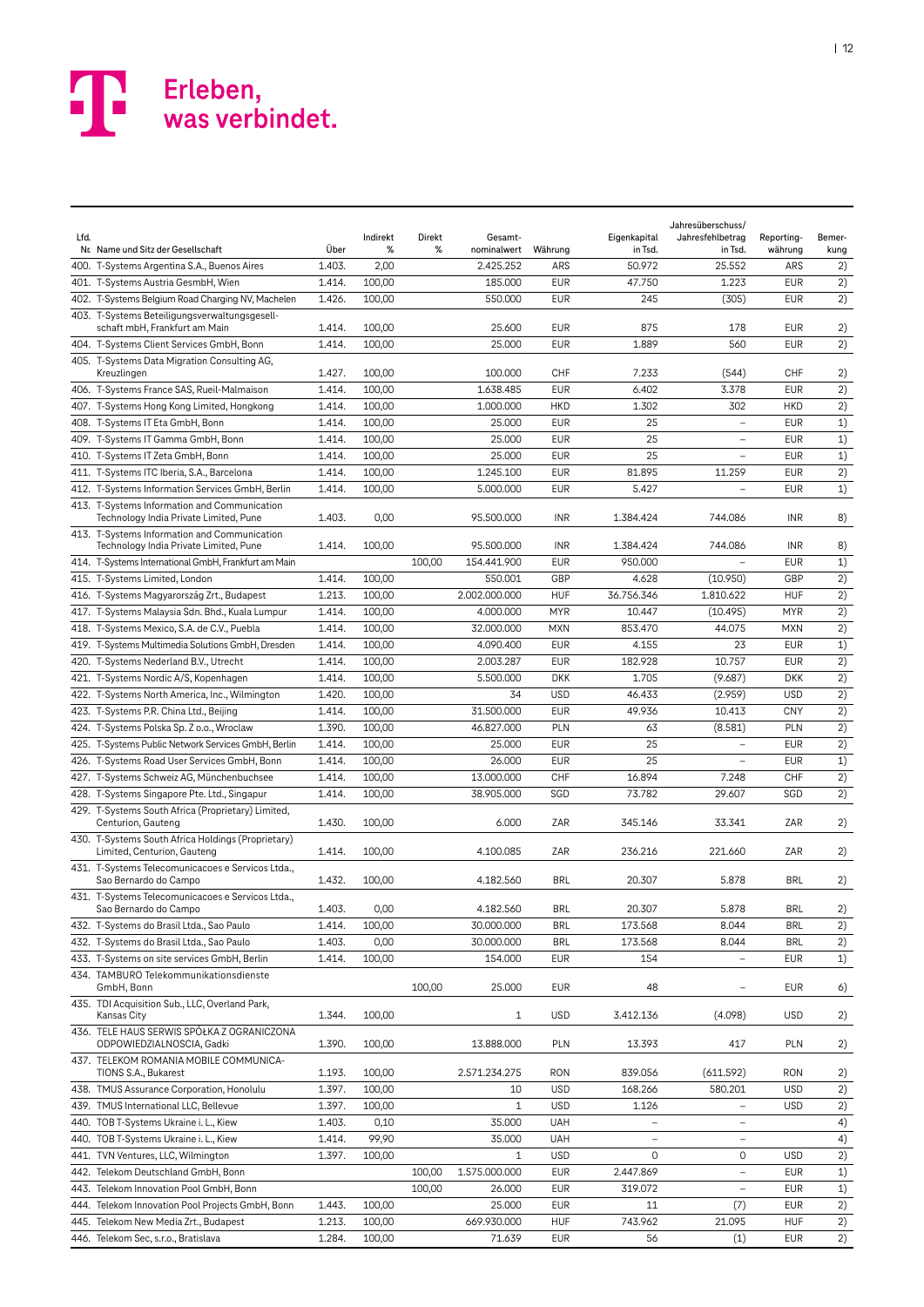| Lfd. |                                                                   |        | Indirekt | Direkt | Gesamt-       |            | Eigenkapital | Jahresüberschuss/<br>Jahresfehlbetrag | Reporting- | Bemer- |
|------|-------------------------------------------------------------------|--------|----------|--------|---------------|------------|--------------|---------------------------------------|------------|--------|
|      | Nr. Name und Sitz der Gesellschaft                                | Über   | %        | %      | nominalwert   | Währung    | in Tsd.      | in Tsd.                               | währung    | kung   |
|      | 447. Theta Telekommunikationsdienste GmbH, Bonn                   |        |          | 100,00 | 25.000        | <b>EUR</b> | 27           | $\qquad \qquad -$                     | <b>EUR</b> | 1)     |
|      | 448. Thor Telekommunikationsdienste GmbH, Bonn                    | 1.442. | 100,00   |        | 25.000        | <b>EUR</b> | 27           | $\overline{\phantom{a}}$              | <b>EUR</b> | 1)     |
|      | 449. Toll4Europe GmbH, München                                    | 1.426. | 55,00    |        | 25.000.000    | <b>EUR</b> | 49.870       | (22.443)                              | <b>EUR</b> | 2)     |
|      | 450. Transworld Telecom II, LLC, Overland Park,<br>Kansas City    | 1.52.  | 100,00   |        | $\mathbf{1}$  | <b>USD</b> | 9.760        | (167)                                 | <b>USD</b> | 2)     |
|      | 451. Trust2Core GmbH, Berlin                                      | 1.443. | 100,00   |        | 25.000        | <b>EUR</b> | 404          | (54)                                  | <b>EUR</b> | 2)     |
|      | 452. USST of Texas, Inc., Overland Park, Kansas City              | 1.295. | 100,00   |        | 1.000         | <b>USD</b> |              |                                       |            |        |
|      | 453. Utelcom, LLC, Overland Park, Kansas City                     | 1.296. | 100,00   |        | $\mathbf{1}$  | <b>USD</b> | (154.484)    | (17.227)                              | <b>USD</b> | 2)     |
|      | 454. VIOLA Kabelgesellschaft (Deutschland) mbH,<br>Bonn           | 1.67.  | 100,00   |        | 1.000.000     | <b>EUR</b> | 955          | (6)                                   | <b>EUR</b> | 2)     |
|      | 455. VMU GP, LLC, Overland Park, Kansas City                      | 1.344. | 100,00   |        | $\mathbf{1}$  | <b>USD</b> | $\mathbf{1}$ | $\overline{\phantom{a}}$              | <b>USD</b> | 8)     |
|      | 456. Vesta Telekommunikationsdienste GmbH, Bonn                   | 1.443. | 100,00   |        | 25.000        | <b>EUR</b> | 27           |                                       | <b>EUR</b> | 6)     |
|      | 457. Vidanet Zrt., Győr                                           | 1.202. | 22,50    |        | 2.000.000.000 | <b>HUF</b> | 4.940.064    | 1.800.165                             | <b>HUF</b> | 2)     |
|      | 457. Vidanet Zrt., Győr                                           | 1.213. | 67,50    |        | 2.000.000.000 | <b>HUF</b> | 4.940.064    | 1.800.165                             | <b>HUF</b> | 2)     |
|      | 458. Vierte Newco GmbH, Bonn                                      |        |          | 100,00 | 25.000        | <b>EUR</b> | 25           | $\overline{a}$                        | <b>EUR</b> | 2)     |
|      | 459. Vulcanus Telekommunikationsdienste GmbH,<br>Bonn             | 1.443. | 100,00   |        | 25.000        | <b>EUR</b> | 25           | (1)                                   | <b>EUR</b> | 2)     |
|      | 460. WBS of America, LLC, Overland Park,<br>Kansas City           | 1.52.  | 100.00   |        | $\mathbf{1}$  | <b>USD</b> | 679          | (96)                                  | <b>USD</b> | 2)     |
|      | 461. WBS of Sacramento, LLC, Overland Park,<br>Kansas City        | 1.52.  | 100,00   |        | 3.239         | <b>USD</b> | 6.048        | (355)                                 | <b>USD</b> | 2)     |
|      | 462. WBSY Licensing, LLC, Overland Park,<br>Kansas City           | 1.344. | 100,00   |        | $\mathbf{1}$  | <b>USD</b> | 297.263      | (5.595)                               | <b>USD</b> | 2)     |
|      | 463. WCOF, LLC, Overland Park, Kansas City                        | 1.52.  | 100,00   |        | $\mathbf{1}$  | <b>USD</b> | 3            | (328)                                 | <b>USD</b> | 2)     |
|      | 464. Wireline Leasing Co., Inc., Overland Park,<br>Kansas City    | 1.453. | 4,94     |        | 100           | <b>USD</b> | 6.047        | (156)                                 | <b>USD</b> | 2)     |
|      | 464. Wireline Leasing Co., Inc., Overland Park,<br>Kansas City    | 1.296. | 95,06    |        | 100           | <b>USD</b> | 6.047        | (156)                                 | <b>USD</b> | 2)     |
|      | 465. Zweite DFMG Deutsche Funkturm Vermögens-<br>GmbH, Bonn       | 1.442. | 100,00   |        | 100.000       | <b>EUR</b> | 37.125       | $\overline{\phantom{a}}$              | <b>EUR</b> | 1)     |
|      | 466. Zweite Newco GmbH, Bonn                                      |        |          | 100,00 | 25.000        | <b>EUR</b> | 25           |                                       | <b>EUR</b> | 2)     |
|      | 467. bodyconcept GmbH, Bonn                                       | 1.443. | 100,00   |        | 100.001       | <b>EUR</b> | 239          | (7)                                   | <b>EUR</b> | 2)     |
|      | 468. congstar GmbH, Köln                                          | 1.442. | 100.00   |        | 25.000        | <b>EUR</b> | 34           | $\overline{2}$                        | <b>EUR</b> | 1)     |
|      | 469. congstar Services GmbH, Köln                                 | 1.468. | 100,00   |        | 30.000        | <b>EUR</b> | 4.092        | $\overline{\phantom{0}}$              | <b>EUR</b> | 1)     |
|      | 470. emetrig GmbH, Bonn                                           | 1.442. | 100,00   |        | 100.000       | <b>EUR</b> | (4.872)      | 1.779                                 | <b>EUR</b> | 2)     |
|      | 471. goingsoft Deutschland GmbH, München                          | 1.1.   | 100,00   |        | 150.000       | <b>EUR</b> | 29           | (250)                                 | <b>EUR</b> | 2)     |
|      | 472. immmr GmbH, Bonn                                             | 1.443. | 100,00   |        | 25.000        | <b>EUR</b> | 352          | 45                                    | <b>EUR</b> | 2)     |
|      | 473. operational services Beteiligungs-GmbH,<br>Frankfurt am Main | 1.474. | 100,00   |        | 25.000        | <b>EUR</b> | 42           | $\mathbf{1}$                          | <b>EUR</b> | 2)     |
|      | 474. operational services GmbH & Co. KG,<br>Frankfurt am Main     | 1.473. | 0,00     |        | 250.000       | <b>EUR</b> | 30.058       | 12.573                                | <b>EUR</b> | 2)     |
|      | 474. operational services GmbH & Co. KG,<br>Frankfurt am Main     | 1.414. | 50,00    |        | 250.000       | <b>EUR</b> | 30.058       | 12.573                                | <b>EUR</b> | 2)     |
|      | 475. rola Security Solutions GmbH, Köln                           | 1.414. | 100.00   |        | 800,000       | <b>EUR</b> | 11.299       | $\overline{a}$                        | <b>EUR</b> | 1)     |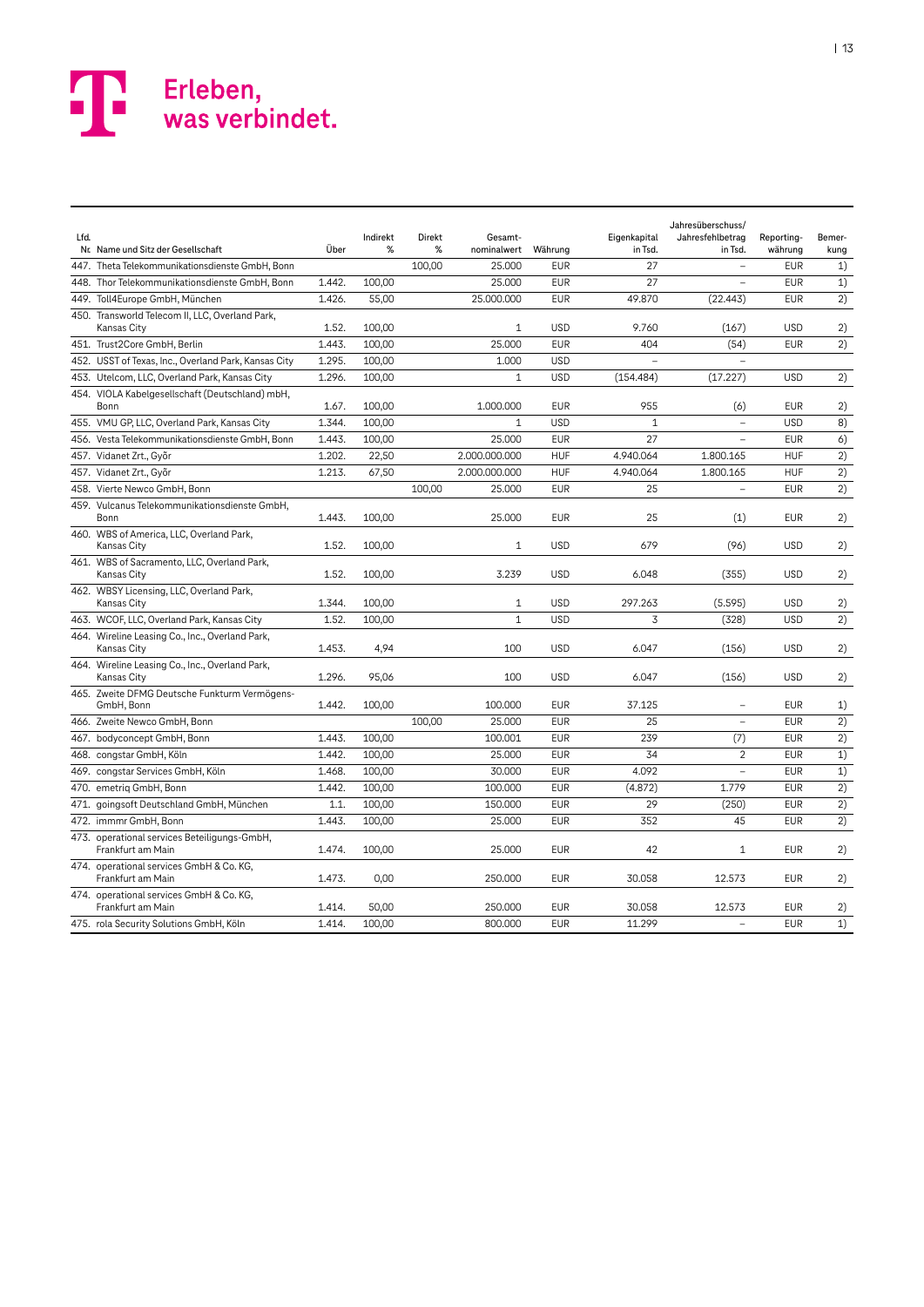

#### **2. Assoziierte Unternehmen und übrige Beteiligungen**

| Lfd. | Nr Name und Sitz der Gesellschaft                                                   | Über   | Indirekt<br>% | Direkt<br>℅ | Gesamt-<br>nominalwert | Währung    | Eigenkapital<br>in Tsd.  | Jahresüberschuss/<br>Jahresfehlbetrag<br>in Tsd. | Reporting-<br>währung | Bemer-<br>kung  |
|------|-------------------------------------------------------------------------------------|--------|---------------|-------------|------------------------|------------|--------------------------|--------------------------------------------------|-----------------------|-----------------|
|      | 1. 1nce GmbH. Köln                                                                  | 1.443. | 44,87         |             | 449.040                | <b>EUR</b> |                          | (7.971)                                          | <b>EUR</b>            | 2)              |
|      | 1. 1nce GmbH, Köln                                                                  | 1.3.   | 1,37          |             | 449.040                | <b>EUR</b> | $\overline{a}$           | (7.971)                                          | <b>EUR</b>            | 2)              |
|      | 2. BT Group plc, London                                                             | 1.372. | 12,00         |             | 498.406.384            | GBP        | 11.679.000               | 1.472.000                                        | GBP                   | 10) 11)         |
|      | 3. BUYIN S.A., Brüssel                                                              |        |               | 50,00       | 123.000                | <b>EUR</b> | 243                      | 4.741                                            | <b>EUR</b>            | 2)              |
|      | 4. Callahan Nordrhein-Westfalen GmbH, Köln                                          | 1.454. | 45,00         |             | 2.595.000              | <b>EUR</b> |                          | $\overline{a}$                                   |                       |                 |
|      | 5. Cellnex Netherlands B.V., Utrecht                                                | 1.172. | 31,65         |             | 1.000                  | <b>EUR</b> | $\overline{a}$           | $\bar{\phantom{0}}$                              |                       |                 |
|      | 6. Cellwize Wireless Technologies Pte. Ltd.,<br>Singapur                            | 1.77.  | 23,91         |             | 22.818                 | <b>USD</b> | 17.968                   | (12.251)                                         | <b>USD</b>            | 2)              |
|      | 7. Central Georgian Communications Co. Ltd.,<br>Roustavi                            | 1.63.  | 25,00         |             | 280,000                | GEL        | 5.357                    | 69                                               | GEL                   | 2)              |
|      | 8. Clipkit GmbH i.L., Berlin                                                        | 1.169. | 35,63         |             | 122.641                | <b>EUR</b> | $\overline{\phantom{0}}$ | $\bar{\phantom{0}}$                              |                       | 4)              |
|      | 9. Daten-Kompetenzzentrum Städte und<br>Regionen DKSR GmbH, Berlin                  | 1.97.  | 23,69         |             | 422.119                | <b>EUR</b> |                          |                                                  |                       |                 |
|      | 10. Detecon Al Saudia DETASAD Co. Ltd., Riyadh                                      | 1.88.  | 46,50         |             | 4.000.000              | SAR        | 231.255                  | 9.572                                            | SAR                   | 2)              |
|      | 11. Deutscher Fernsehpreis GmbH, Köln                                               | 1.442. | 20,00         |             | 35.000                 | <b>EUR</b> | 199                      | 71                                               | <b>EUR</b>            | 2)              |
|      | 12. Devas Multimedia Private Limited, Bangalore                                     | 1.91.  | 20,73         |             | 177.313                | <b>INR</b> | 1.110.165                | 69.216                                           | <b>INR</b>            | 4) 7)           |
|      | 13. Donbass Telecom Ltd., Donetsk                                                   | 1.63.  | 49,00         |             | 342.700                | <b>UAH</b> |                          |                                                  |                       | 4)              |
|      | 14. Droniq GmbH, Frankfurt am Main<br>15. E2 Hungary Energiakereskedelmi es         | 1.443. | 49,00         |             | 2.000.000              | <b>EUR</b> | 5.578                    | (2.692)                                          | <b>EUR</b>            | 2)              |
|      | Szolgaltato Zrt., Budapest                                                          | 1.213. | 50,00         |             | 200.000.000            | <b>HUF</b> | 2.030.954                | 30.954                                           | <b>HUF</b>            | 2)              |
|      | 16. Electrocycling GmbH, Goslar                                                     | 1.442. | 25,35         |             | 4.750.000              | <b>EUR</b> | 24.342                   | 3.143                                            | <b>EUR</b>            | 2)              |
|      | 17. Enio GmbH, Wien                                                                 | 1.66.  | 29,24         |             | 52.675                 | <b>EUR</b> | (220)                    | (480)                                            | <b>EUR</b>            | 2)              |
|      | 18. Fiber Experts Deutschland GmbH, Leverkusen                                      | 1.102. | 49,00         |             | 25.000                 | <b>EUR</b> |                          |                                                  |                       |                 |
|      | 19. Glasfaser NordWest GmbH & Co. KG,<br>Oldenburg                                  | 1.442. | 50,00         |             | 15,000,000             | <b>EUR</b> | 37.873                   | (12.142)                                         | <b>EUR</b>            | 2)              |
|      | 20. HMM Deutschland GmbH, Moers                                                     |        |               | 38,46       | 197.758                | <b>EUR</b> | 16.230                   | 1.591                                            | <b>EUR</b>            | 2)              |
|      | 20. HMM Deutschland GmbH, Moers                                                     | 1.169. | 10,97         |             | 197.758                | <b>EUR</b> | 16.230                   | 1.591                                            | <b>EUR</b>            | 2)              |
|      | 21. HWW - Höchstleistungsrechner für<br>Wissenschaft und Wirtschaft GmbH, Stuttgart | 1.414. | 20,00         |             | 50.000                 | <b>EUR</b> | 1.275                    | 59                                               | <b>EUR</b>            | 2)              |
|      | 21. HWW - Höchstleistungsrechner für<br>Wissenschaft und Wirtschaft GmbH, Stuttgart | 1.412. | 20,00         |             | 50.000                 | <b>EUR</b> | 1.275                    | 59                                               | EUR                   | 2)              |
|      | 22. JP Hrvatske telekomunikacije d.d. Mostar,<br>Mostar                             | 1.194. | 39,10         |             | 315.863.250            | <b>BAM</b> | 332.871                  | 49                                               | <b>BAM</b>            | 2)              |
|      | 23. Keepler Data Tech, S.L., Madrid                                                 | 1.102. | 42,82         |             | 259.302                | <b>EUR</b> |                          | $\overline{\phantom{0}}$                         |                       |                 |
|      | 24. Közbringa Kft., Budapest                                                        | 1.416. | 25,00         |             | 20.000.000             | <b>HUF</b> | 175.841                  | 51.592                                           | <b>HUF</b>            | 2)              |
|      | 25. LeanIX GmbH, Bonn                                                               | 1.106. | 18,19         |             | 71.631                 | <b>EUR</b> | 62.458                   | (7.766)                                          | <b>EUR</b>            | 2)              |
|      | 25. LeanIX GmbH, Bonn                                                               | 1.108. | 3,25          |             | 71.631                 | <b>EUR</b> | 62.458                   | (7.766)                                          | <b>EUR</b>            | 2)              |
|      | 25. LeanIX GmbH, Bonn                                                               | 1.109. | 1,05          |             | 71.631                 | <b>EUR</b> | 62.458                   | (7.766)                                          | <b>EUR</b>            | 2)              |
|      | 26. MNP Deutschland GbR, Düsseldorf                                                 | 1.442. | 33,33         |             |                        |            | 355                      | 184                                              | <b>EUR</b>            | 2)              |
|      | 27. MVS Net, S.A. de C.V., Ciudad de Mexico                                         | 1.47.  | 26,27         |             | 10.000                 | <b>USD</b> | $\overline{a}$           |                                                  |                       |                 |
|      | 28. Mobile Telephony Companies Association, Athen                                   | 1.38.  | 33,33         |             | 5.000.699              | <b>EUR</b> | 101                      | (912)                                            | <b>EUR</b>            | 2)              |
|      | 29. MobiledgeX, Inc., Menlo Park                                                    | 1.443. | 60,69         |             | 22.110.460             | <b>USD</b> | 10.250                   | (14.751)                                         | <b>USD</b>            | $\overline{2)}$ |
|      | 30. NetWorkS! Sp.z.o.o, Warschau                                                    | 1.390. | 50,00         |             | 30.000.000             | PLN        | 34.786                   | 4.786                                            | PLN                   | 2)              |
|      | 31. PC Topco Limited, Guernsey                                                      | 1.102. | 25,00         |             | 1.010                  | GBP        |                          | $\overline{a}$                                   |                       |                 |
|      | 32. Pie Digital, Inc. i.L., Newark                                                  | 1.169. | 49,99         |             | 57                     | <b>USD</b> | $\qquad \qquad -$        | $\qquad \qquad -$                                | <b>USD</b>            | 2) 4)           |
|      | 33. Roots HoldCo B.V., Hoofddorp                                                    | 1.269. | 20,10         |             | 120.000                | <b>EUR</b> | $\overline{\phantom{a}}$ | -                                                |                       |                 |
|      | 34. SK Gaming Beteiligungs GmbH, Köln                                               | 1.442. | 33,33         |             | 36.939                 | <b>EUR</b> | 7.434                    | 193                                              | <b>EUR</b>            | 2)              |
|      | 35. SL3TV, LLC, Bellevue                                                            | 1.206. | 49,00         |             | 200.000                | <b>USD</b> |                          | $\overline{\phantom{0}}$                         | <b>USD</b>            | 2)              |
|      | 36. SYFIT GmbH, Aalen                                                               | 1.443. | 33,33         |             | 37.500                 | <b>EUR</b> | 2                        | (241)                                            | <b>EUR</b>            | 2)              |
|      | 37. Spearhead AG, Zollikofen                                                        | 1.443. | 18,73         |             | 267.000                | CHF        | (2.275)                  | (1.583)                                          | CHF                   | 2)              |
|      | 38. Stratospheric Platforms Limited,<br>Douglas (Isle of Man)                       | 1.286. | 38,05         |             | 136                    | GBP        | 3.138                    | (12.196)                                         | GBP                   | 2)              |
|      | 39. T-Mobile USA Tower LLC, Wilmington                                              | 1.397. | 100,00        |             | $\mathbf{1}$           | <b>USD</b> | (1.077.071)              | (27.881)                                         | <b>USD</b>            | 2)              |
|      | 40. T-Mobile West Tower LLC, Wilmington                                             | 1.399. | 100,00        |             | $\mathbf{1}$           | <b>USD</b> | (1.289.376)              | (34.758)                                         | <b>USD</b>            | 2)              |
|      | 41. TELEGNOUS - Provider of solvency<br>Assessment Information in the Telecommuni-  |        |               |             |                        |            |                          |                                                  |                       |                 |
|      | cations Sector - Private Company, Athen                                             | 1.38.  | 33,33         |             | 6.000                  | <b>EUR</b> | 18                       | 1                                                | <b>EUR</b>            | 2)              |
|      | 42. Techmaker GmbH, Bonn                                                            |        |               | 50,00       | 25.000                 | <b>EUR</b> | 4.013                    | (2)                                              | <b>EUR</b>            | 2)              |